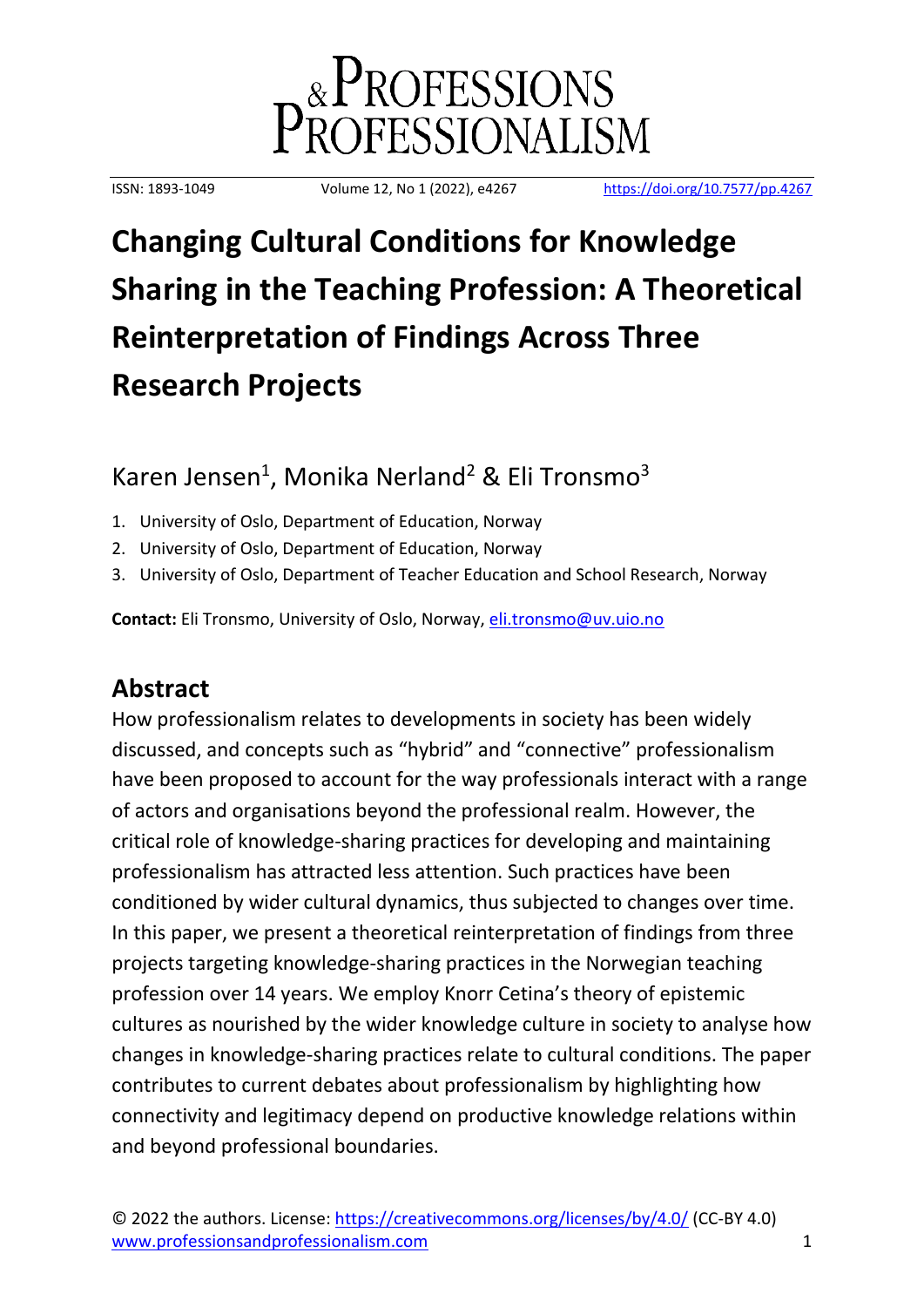## **Keywords**

Teachers, Knowledge sharing, Professionalism, Epistemic culture, Knowledge culture

# **Introduction**

Professional work is closely related to knowledge, which includes searching for existing knowledge, creating new knowledge, applying knowledge in specific situations and tasks, and processing and sharing knowledge (Vanthournout, Noyens, Gijbels, & Van den Bossche, 2014; Lehtinen, Hakkarainen & Palonen 2014). In our knowledge-intensive society, it is generally agreed that being cut off from the loop of knowledge and know-how is a disaster for professionals and other expert groups. As Styhre (2011) claims, the very idea of a profession is maintained from the capacity of a specific community to effectively circulate and institutionalise knowledge. However, little attention has been given to the critical role of knowledge-sharing practices in developing and maintaining professionalism.

In the knowledge society, knowledge-sharing practices are conditioned by dynamics that reach beyond professional organisations, workplaces, or institutions. Although professions and professional practice have always been embedded in webs of relations and meaningful connections with state actors, clients and other members of the public, other professionals, and stakeholders (Adams, 2018), it is well documented that the landscapes professionals navigate are becoming more complex and demanding (Adams, 2020; Faulconbride, Henriksen, & Seabrooke, 2021; Francis, 2020; Hoff, 2021). In the wake of these changes, new terms, such as "hybrid professionalism" (Evetts, 2016; Noordegraaf, 2007) and "connective professionalism" (Noordegraaf et al., 2014), have been suggested to account for new modes of professionalism. A contributor to this literature is Noordegraaf (2016, 2020, 2021), who points to how the classic notion of professionalism that rested on closure, protection and entry barriers, jurisdictions, and autonomy (e.g., Abbot, 1988; Freidson, 2001) no longer has exploratory power alone. Rather, Noordegraaf (2020) suggests that analyses have to be widened to include the way a professional community interacts with its stakeholders. Such generic descriptions of new modes of professionalism require specific investigations and elaborations, depending on professional field, periods of time and geographical area. This paper responds to this agenda by investigating the dynamic interplay between the knowledge-sharing practices of the Norwegian teaching profession and the wider culture in which these practices are embedded.

In most countries, a specific feature of the teaching profession is its close association with the state. The literature on teachers thus typically addresses professionalism in relation to state regulations, autonomy, and space of manoeuvre (Sachs, 2016). Following Noordegraaf's perspectives, however, we address teacher professionalism beyond the relationship to state and state regulations. Noordegraaf's (2021) key message is that it is neither practice alone (what professionals "do") nor the regimes of regulations that define a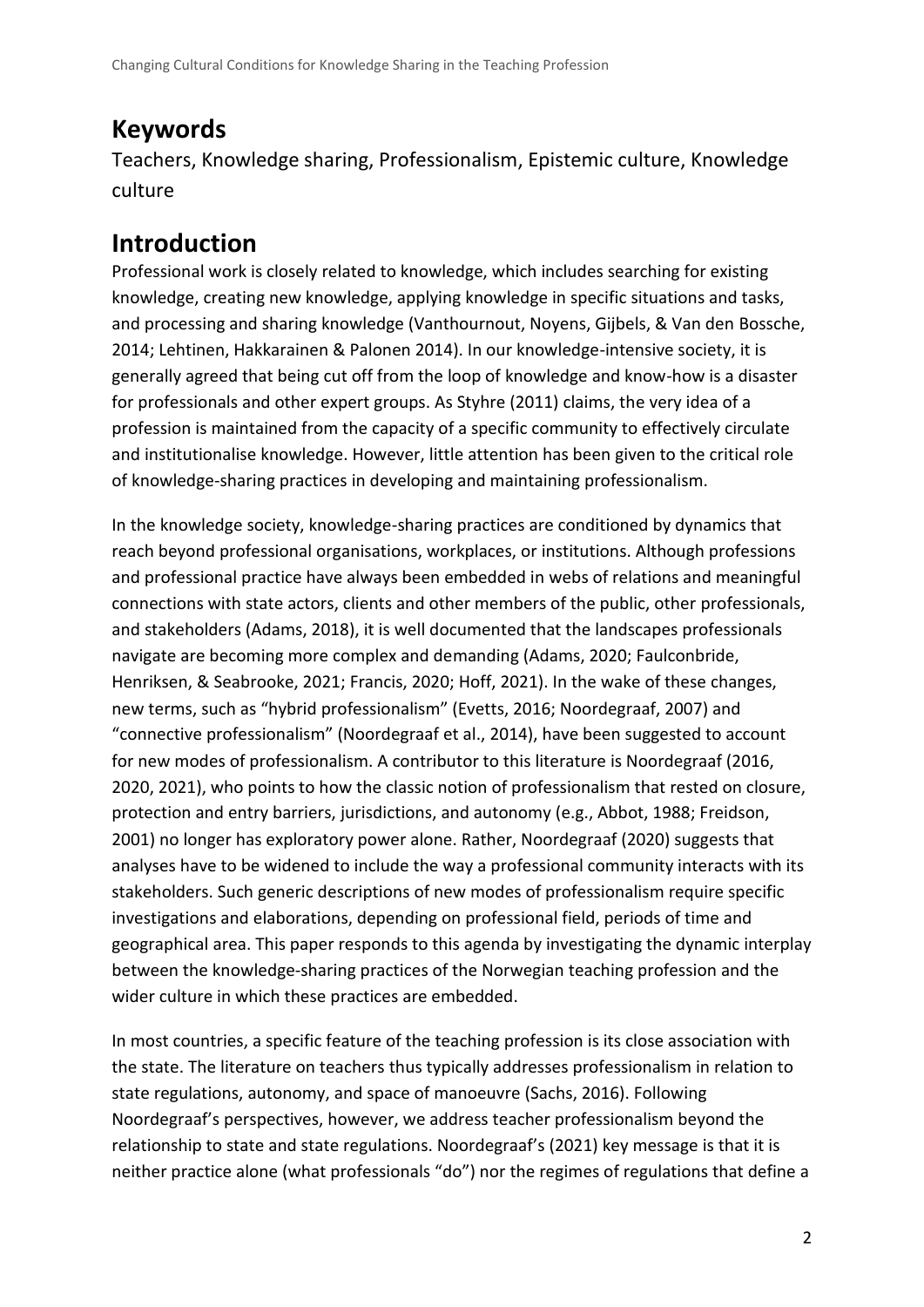profession. Professionalism manifests "in-between," beyond identifiable agents and in relation to broader societal developments, including far-reaching technological developments (Noordegraaf, 2021). These perspectives have, to a limited extent, been used in analyses of the teaching profession<sup>1</sup>.

In this paper, we approach professional knowledge sharing as a critical aspect of professionalism and as an important entry point for examining the dynamic interplay between the wider landscapes to which professionals relate and the collective practices in a given field. We thus present a theoretical reinterpretation of the summarised findings from three projects addressing knowledge sharing in the teaching profession (primary and secondary education) in Norway over 14 years. By employing Karin Knorr Cetina's (2007) theory of epistemic cultures as conditioned by the wider knowledge culture in society, we present a theoretical reinterpretation of the findings to conceptualise how changes in teachers' knowledge-sharing practices and their cultural conditions can be understood. As expert cultures that generate knowledge and specific forms of know-how, professions can be studied as epistemic cultures constituted by their distinctive practices and knowledge relations (Knorr Cetina and Reichmann, 2015). Such practices and relations exceed the boundaries of the specific workplace or, in our case, school and provide a ground for professionalism by reflecting the professions' systematic and institutionalised forms of knowledge sharing (Styhre, 2011). As for the teaching profession, the professional knowledge is multifaceted and complex, including knowledge of learning; methods; didactics; subjects, and the use of pedagogical resources, to mention a few. Some of these resources are based on research; others are adapted and shared models, procedures, and instruments that over time are recognized by the profession as part of their common knowledge base.

In that sense, knowledge sharing is about the systems, arrangements, and principles that make up "how teachers know what they know", to paraphrase Knorr Cetina (1999, p. 2), including how they get access to learn in practice. Hence, attending to changes in a profession's knowledge-sharing practices are not solely about how knowledge is shared, but equally about *what* is shared. The latter, then, becomes a question of what is valued and considered important in the epistemic culture; and what counts as valid knowledge worth sharing at given points in time. Against this backdrop, we ask the following research question: *How do changes in knowledge sharing practices in the teaching profession relate to wider cultural conditions?*

We commence with a brief description of the characteristics of the organisation of teachers' work and the conditions for professional practice in the period in which the three projects

<sup>1</sup> For exceptions, see for instance Hilferty (2008) and Osmond-Johnson (2018).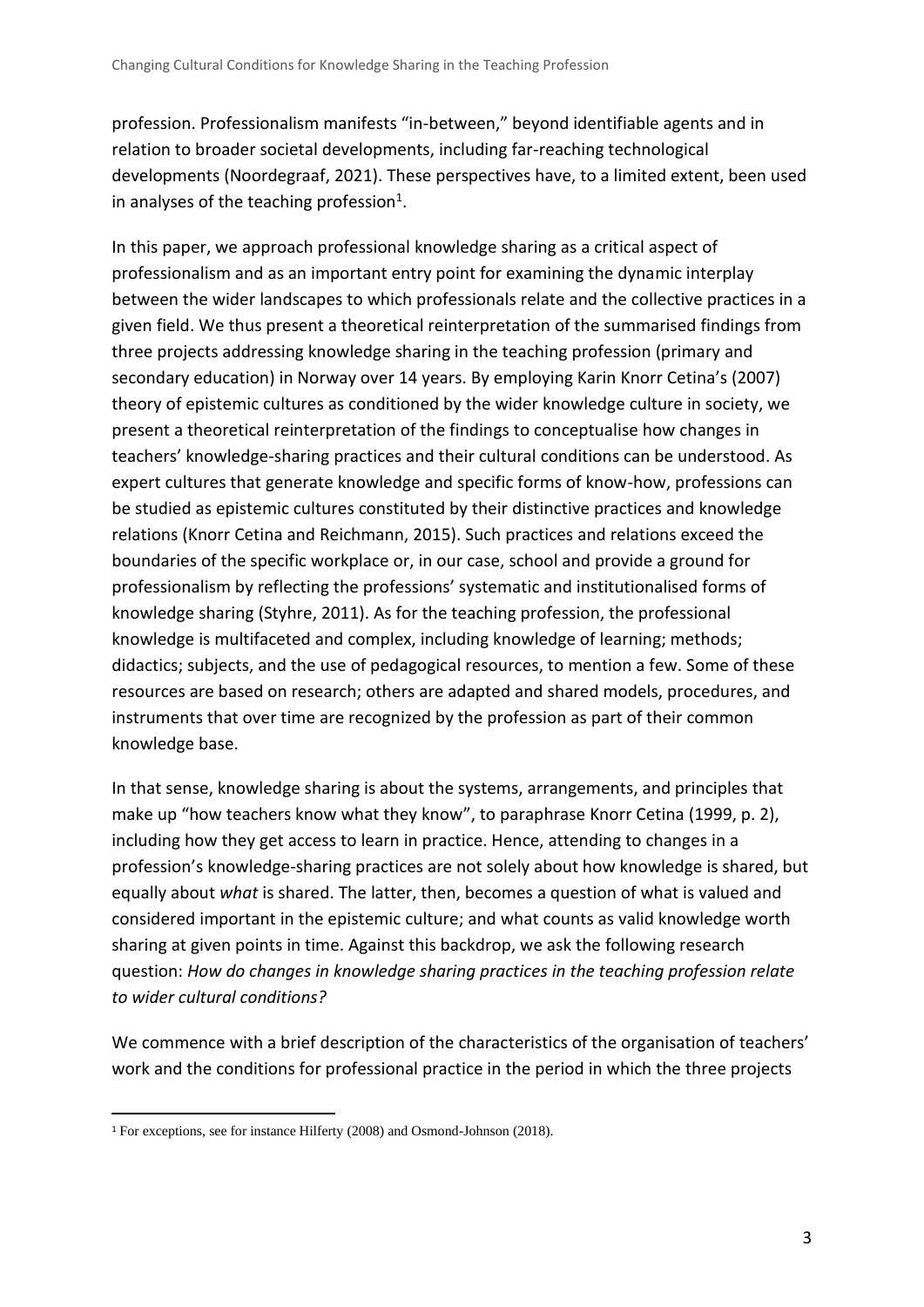were conducted. Then, we introduce the theoretical framework used in the reanalysis before presenting a summary of the three projects. We provide a theoretical reinterpretation in which the findings from the three projects are discussed in light of the changing dynamics of teachers' knowledge sharing practices. The paper concludes by discussing possible implications for research and practice.

## **Contextualising the teaching profession in Norway**

The projects that provide the empirical findings for this paper focus on teachers in primary and lower secondary education, which means that their qualification routes comprise fouror five-year teacher education programmes offered by universities and regulated by national guidelines. Furthermore, primary teachers and most secondary teachers specialise in several subjects and primary teachers, in particular, often have responsibilities as class teachers. However, as we describe below, educational routes have become more specialised and research-oriented.

A characteristic of the context of teacher professionals in Norway is a general increasing focus on the knowledge dimension of professional practice, fuelled by new reforms in different parts of the sector in recent years. First, as in many countries, initiatives to reform teacher training in Norway emerged in 2010, in which the teacher training programme differentiated the courses of study required to teach at various grade levels (OECD, 2013). These initiatives were followed by other efforts to improve teacher education, such as upgrading to a master's level and competitive entry requirements. Second, a new competence development model for schools to develop collaborative professionalism at every layer of the education system was recently introduced and consisted of in-service professional development (OECD, 2019). Partnerships with universities and higher education institutions were considered essential in making this happen (Government of Norway, 2017). Third, the recent curriculum reform called "The Subject Renewal" (effective from 2020) emphasised knowledge work and knowledge sharing, among other things, by explicitly obligating teachers to participate in the professional community in the workplace. Finally, a broad range of other initiatives and actors has appeared in the sector during the last two decades (OECD, 2013). Examples are efforts and national strategies to "boost competence" (Hatch, 2013), including the Assessment for Learning Programme (2009-2017) and the emergence of knowledge brokering initiatives during recent years to facilitate access to and the diffusion of knowledge (Wollscheid & Opheim, 2016). The National Programme for School Leader Training was established in 2009 to strengthen the professional empowerment of school leaders. In 2015, the introduction of teacher specialists was introduced to establish a more differentiated expert teacher role (2015). Put together, the school system in Norway *requires* teachers to engage in collaborative knowledge sharing practices. At the same time, the Norwegian context is characterised by a high level of trust, in the sense that schools enjoy a relatively large degree of local autonomy (Hatch, 2013).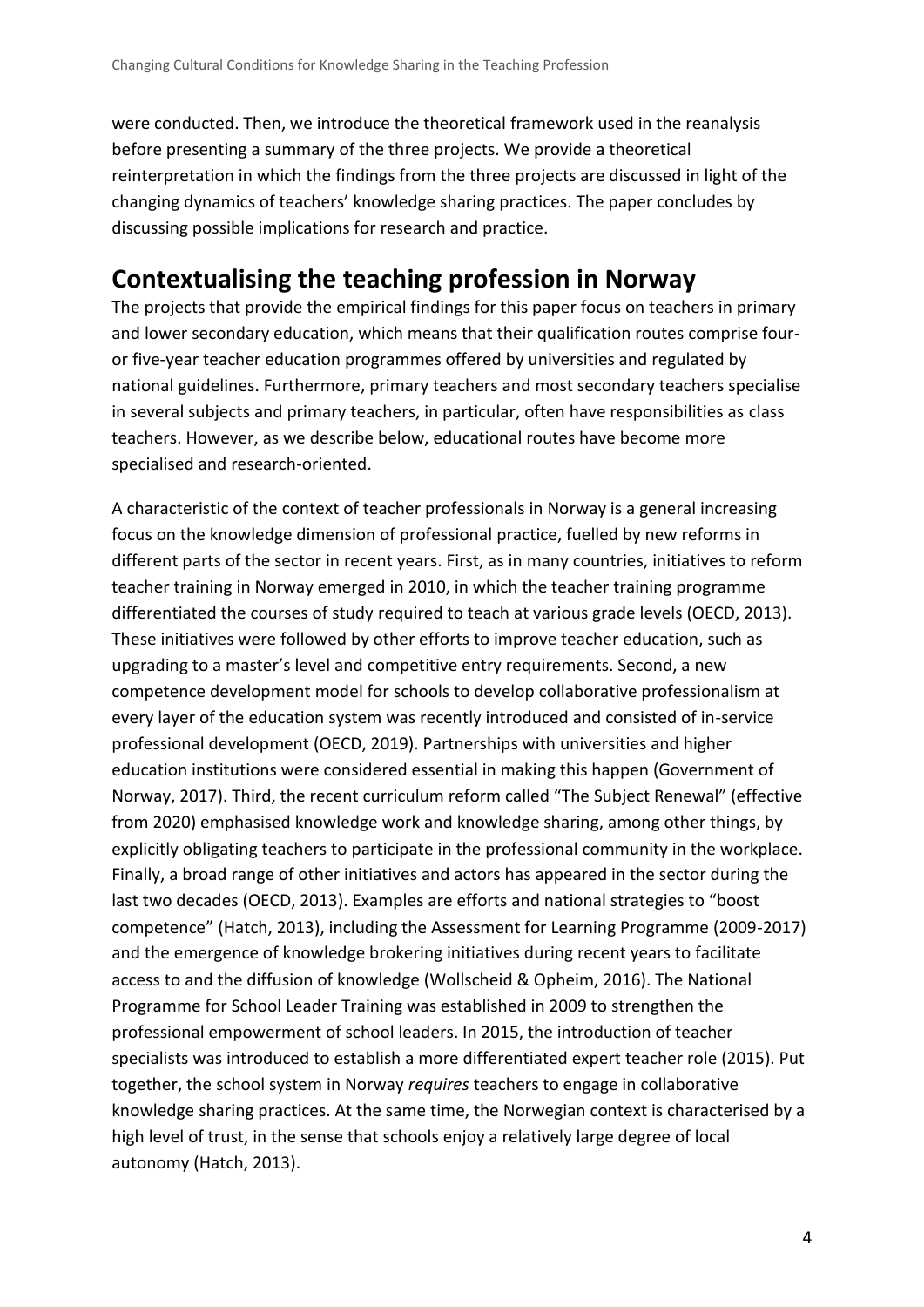Taken together, the external and internal conditions for knowledge sharing in the teaching profession are in motion. Against this backdrop, the Norwegian context is specifically relevant for analysing changes in knowledge-sharing practices and the conditions for such practices over a longer time span. In line with developments in other professions, the landscapes of the teaching profession have become increasingly complex, involving multiple knowledge producers, and changing infrastructures for knowledge sharing. To our knowledge, few studies have investigated how new modes of knowledge sharing manifest in the teaching profession and have led to new knowledge connections over time.

# **Analytical framework**

To investigate these issues, we draw on two theoretical accounts that we find productive in elucidating forms of connectivity that relate specifically to professional knowledge and know-how. First, we elaborate on our stance on professionalism as knowledge sharing by drawing on the work of Alexander Styhre. Next, and as our main analytical frame, we introduce Knorr Cetina's theory of epistemic cultures as dynamically interrelated with the wider knowledge culture in society. While Noordegraaf's perspectives provide a broader intake to our approach to knowledge sharing and professionalism, theoretical accounts from Styhre and Knorr Cetina, on the other hand, are operationalized to gain analytical input into the epistemic dimension that the article addresses.

#### *Professionalism as knowledge sharing*

Following Styhre's (2011) notion of professionalism as a form of systematic and institutionalised knowledge sharing, the development of efficient arrangements to circulate knowledge is seen as the very "life-blood of the professions" (p. 165). Professional work, Styhre (2011) asserts, is characterised by authority and the ability to execute agency within a particular domain of expertise. However, to achieve and maintain such qualities, professionals need access to information, knowledge and even small talk, without which they gradually lose their professional expertise (Styhre, 2011, p. 153). Nevertheless, in most professional fields, advancements in knowledge are rapid and can be overwhelming for individuals. Thus, knowledge sharing has increasingly become a collective accomplishment. Further Styhre (2011) notes that different fields underline different conditions for circulating knowledge in different periods. For example, the implementation of new technologies in a field of expertise may restructure that field's "conditions of circulation". More broadly, the key to understanding professionalism, is understanding the exchange and circulation of professional knowledge and the factors that matter in this respect. Styhre (2011) identifies the following factors as critical: (1) types of knowledge forms, resources and infrastructures that serve knowledge sharing; (2) knowledge sharing's communication modes and spatial/geographical outreach; and (3) the wider set of actors, networks and relations to profession-specific knowledge circuits that inform and nourish prevailing knowledge-sharing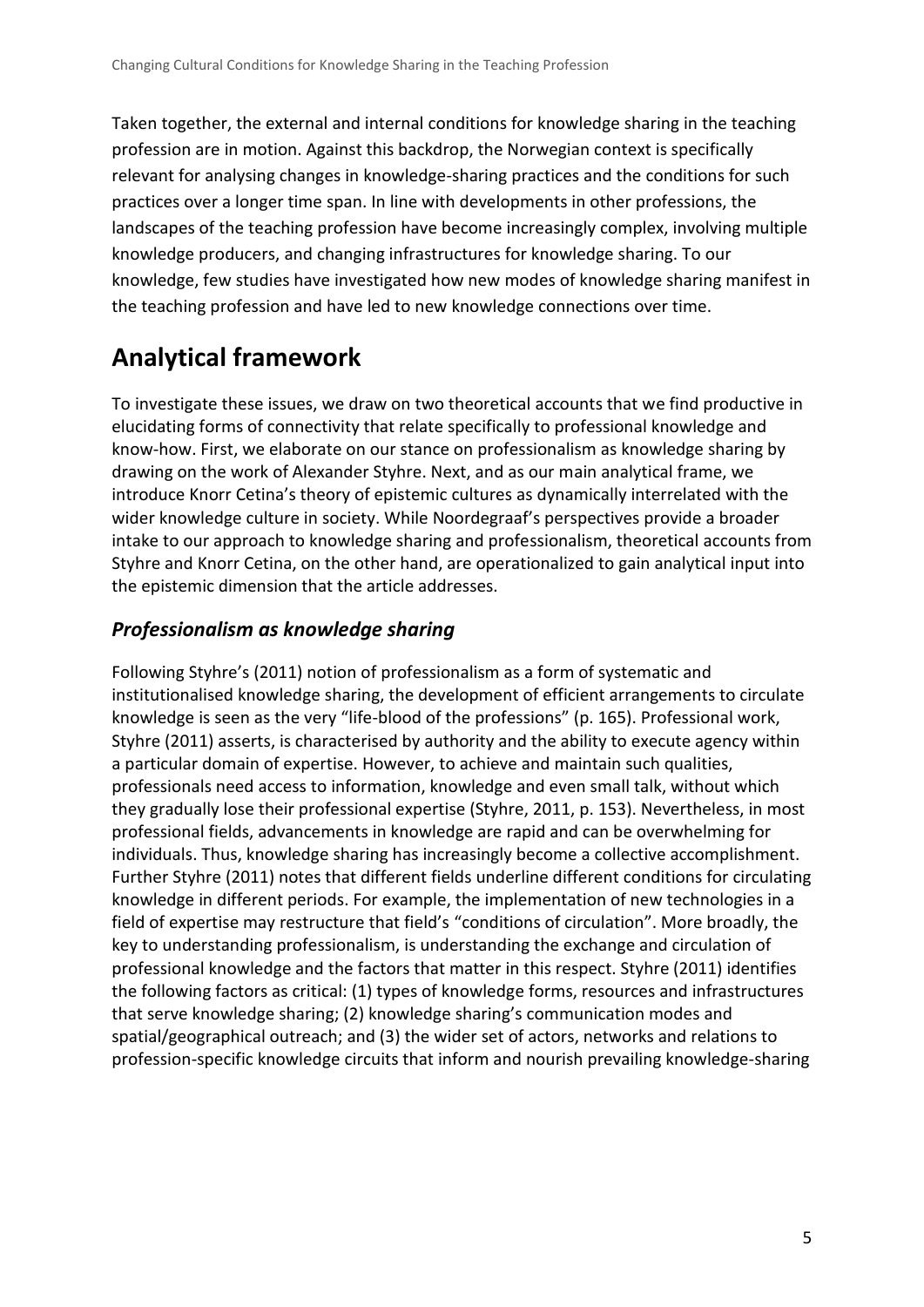patterns. In the presentation of the three projects, we used these three factors to organise the summary of the findings, which allowed us to highlight changes we observed over time.

#### *Knorr Cetina's (2007) "culture in culture" model*

Neither knowledge-sharing practices nor the actor constellations that they involve exist in a vacuum. Rather, they are culturally embedded in ways that are partly distinct for each field of expertise—in our case, the teaching profession—and partly influenced by general structures and societal belief systems. To conceptualise these intertwined relations, Knorr Cetina's (2007) model of "culture in culture" is helpful because she has linked the developments in specific fields of expertise to contemporary transformations of what she calls "the global architecture" in society and, in particular, to the growing importance of macro-epistemic agents that serve knowledge at a (trans)national level. Such macroepistemic agents take on responsibilities for accumulating, warranting, and distributing knowledge that is believed to have general validity manifested, for example, by way of clearing houses or other institutions mandated to provide research-based advice for professional practice. In addition, professional communities, she asserts, may take on new roles as "macro-epistemic agents" (Knorr Cetina, 2007). Although their concrete products may take profession-specific forms, the increased presence of such agents and agencies reflects developments in society at large.

To conceptualise these dynamics further, Knorr Cetina (1999, 2007) uses the concepts of "epistemic cultures" and "knowledge cultures". Her concept of epistemic culture draws on a critique of the all-encompassing concept of *culture* in anthropology and sociology. Knorr Cetina (1982, 1983) limited the use of culture to small and clearly delimited environments. As such, the initial versions of "epistemic culture" focused on laboratories and other environments in which knowledge was produced, disseminated, and applied. In her later work, Knorr Cetina (1991, 1999) shifted attention from the construction of knowledge to the conditions for such construction, that is, the construction of environments, tools and infrastructures, as well as the ways in which these are combined by the form of reason or logic pertaining to the particular system. Thus, Knorr Cetina (1999) defines epistemic cultures as "those amalgams of arrangements and mechanisms—bonded through affinity, necessity and historical coincidence—which, in a given field, make up how we know what we know" (p. 1). Hence, in professional contexts, such cultures comprise different actors and their various knowledge-generating activities and responsibilities, which together provide the basis for what is recognised as knowledgeable professional practice (see also Knorr Cetina and Reichmann, 2015).

In her studies of organisations or other small environments of knowledge production, Knorr Cetina attempted to reconstruct the emic distinctions and forms of reason that mark these environments. A main tenet of her work is that epistemic cultures cannot be understood without referring to an internal logic or form of reason; that is, the very factors that Styhre (2011) identified as important for knowledge sharing (infrastructures, methods, concepts, and tools) cannot be understood without referring to a particular form of reason or mission. However, while recognising this internal logic's power, Knorr Cetina did not envision epistemic cultures as closed environments. Rather, she viewed society as an encompassing environment; thus, the notions prevalent in society at large can influence epistemic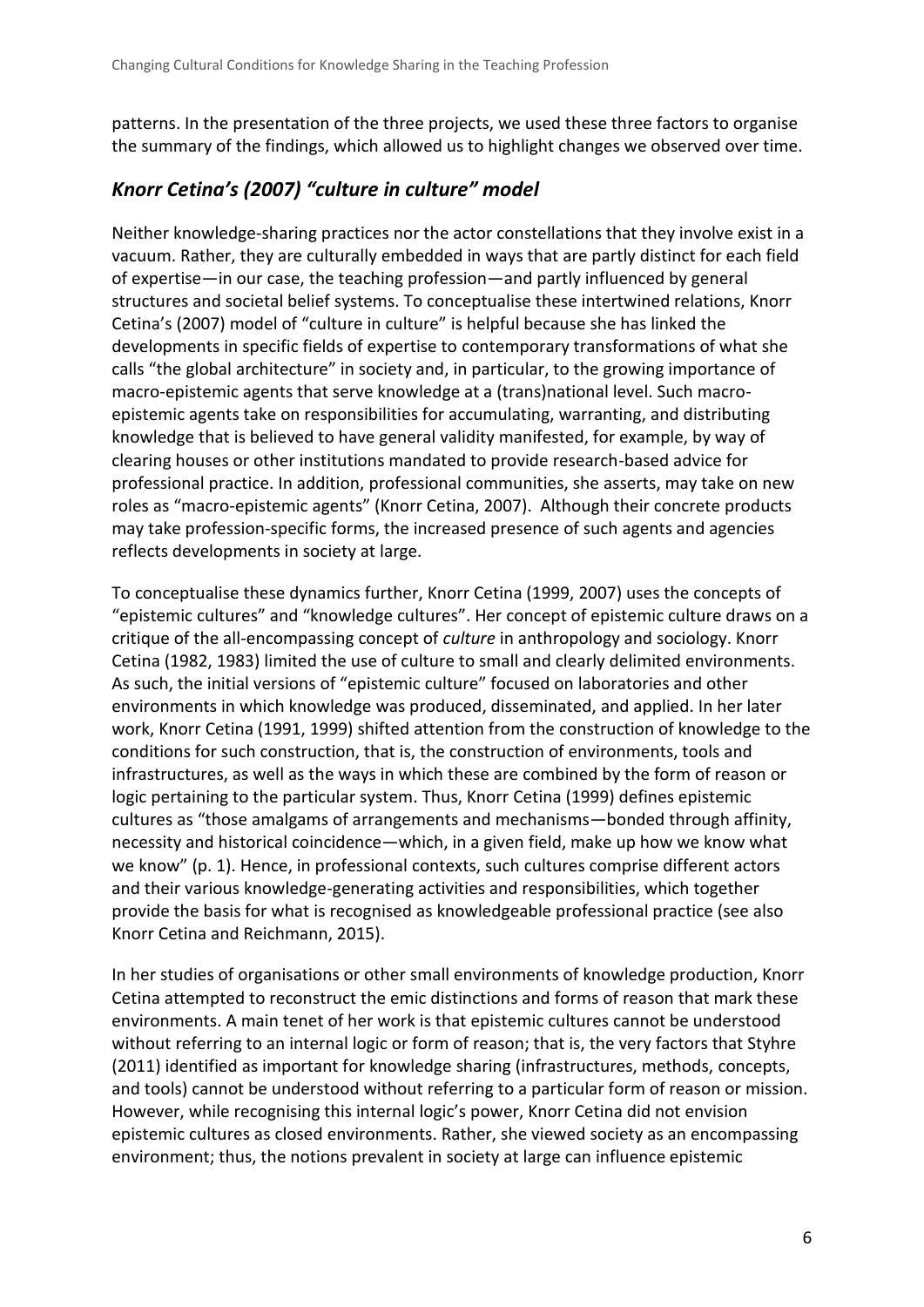cultures. Examples of such notions are general trust in large-scale studies or the notion of user involvement in experts' knowledge generation. However, their influence is indirect because elements are not copied from the environment or shared with the environment. External factors exert different effects in different cultures because everything is reinterpreted according to the receiving culture's internal logic. As Knorr Cetina (1999) suggests, if everything was shared and the boundaries of epistemic cultures had no implications for the flow of knowledge, the concept of epistemic culture would be rather pointless. Thus, in Knorr Cetina's (2007) frame, knowledge cultures can be understood as a wider concept – specifically, as the culture nurturing or hindering the working of epistemic cultures. For instance, a knowledge culture that emphasises global infrastructures, transparency in professional decision making and open access to research may provide better conditions for professional knowledge sharing than cultures that highlight individual discretion and give preference to local variations in ways of knowing.

We argue that Knorr Cetina's (2007) approach provides a useful starting point to understand changes in knowledge-sharing because it encourages us to consider the ways in which teachers' professionalism is nested within a broader context and how the relationship between the two may differ over time. Moreover, the originality of Knorr Cetina's contribution regarding discussions about teachers' professionalism goes beyond an oversimplified "either/or" logic regarding the influences that often have characterised debates on professionalism (see Noordegraaf et al. [2014] for an overview of the literature that examines this issue). Rather, her model encourages an investigation of what fault lines run between the inner and outer in different periods and how they inter-relate. Elaborating further on the challenges of our times, Knorr Cetina (1999) describes how expert groups continually turn inward or, in her words, "curl up upon themselves" (p. 2), focusing on and further developing a densely articulated, symbolic world of their own making. On the other hand, expert groups need to look outward and struggle to make use of what is offered elsewhere to become increasingly dependent on external support. Thus, expert groups must grapple with the dilemmas, risks, and ambiguities as they act to webs of relations and the wider outside world (Noordegraaf, 2021).

In our reinterpretation of knowledge-sharing practices among Norwegian teachers, we applied Styhre's and Knorr Cetina's perspectives to understand more of knowledge sharing as an aspect of connective professionalism and as a condition for professionalism between internal and external dynamics. We organized our process in two stages. First, we conducted an overview of the main findings from the three projects. We used Styhre's three key factors of knowledge sharing as a focal point for summarizing findings. Next, we used Knorr Cetina's theory to analyse how changes in knowledge-sharing practices relate to cultural conditions. The approach of synthesising and integration of findings across sets of case studies and projects is not common in research on professionals' work. However, a growing literature calls for cross-study syntheses, as they are particularly fruitful when seeking to build integrative understandings of a problem space taken up in the individual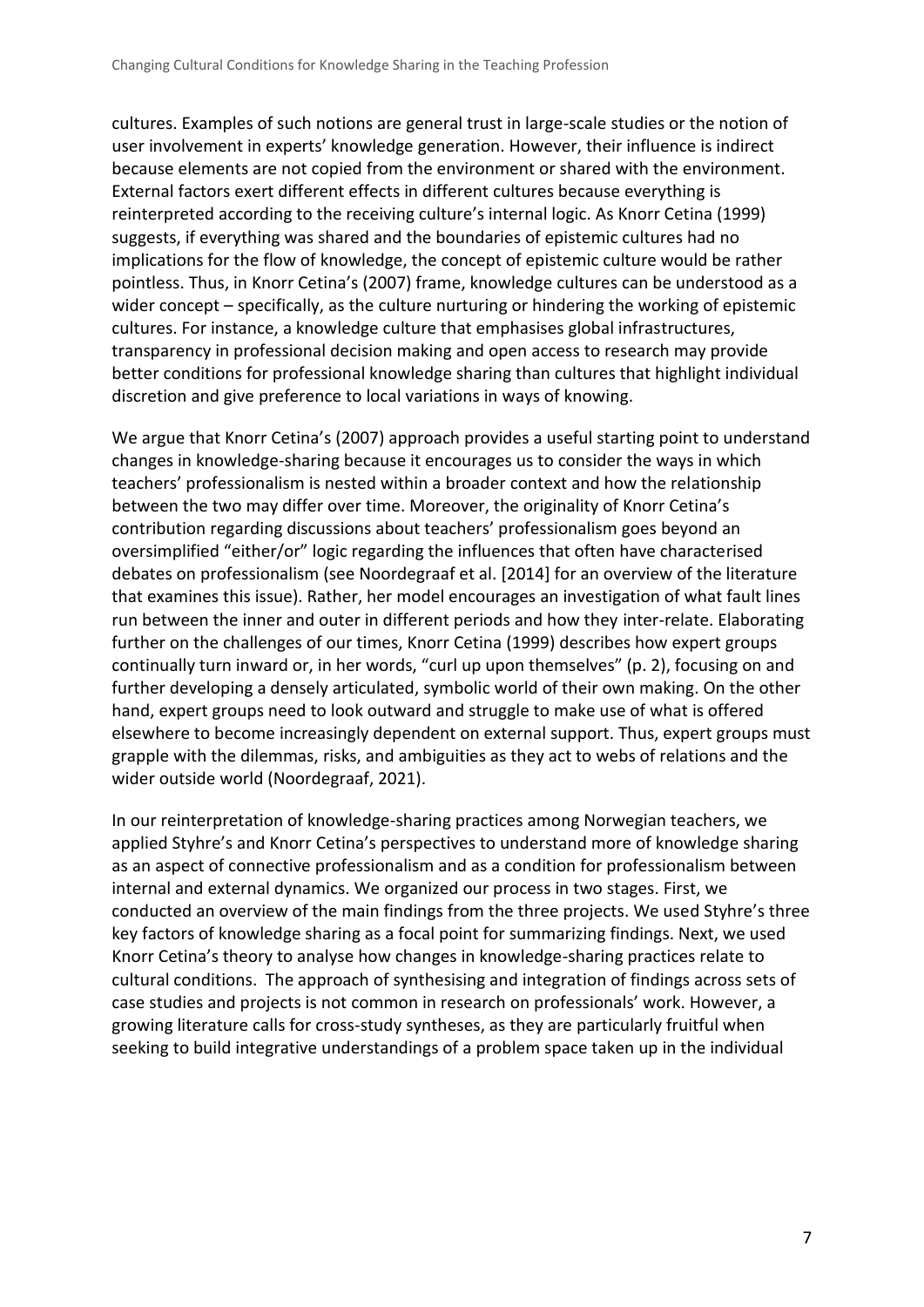cases and for identifying generative theories (see e.g., Rossman and Yore 2009). The next section presents a summary of the three empirical projects and their findings.

# **A summary of the three projects and their findings**

### *Project 1 (2004-2008): Locally bounded knowledge-sharing practices and opportunities*

The first project, conducted in 2004-2008, examined how novice professionals in four professions related to knowledge and continued to learn during their first working years after graduation. Using survey data, in-depth interviews and learning logs, the project analysed how knowledge sharing and learning opportunities took distinct forms in different professions, depending on powerful knowledge discourses and practices, as well as ways of organising work. These analyses were further related to ways of regulating knowledge in the wider profession, manifested in the strategies of the teacher's union and in national regulations for teacher education (for more details, see Jensen et al., 2012).

The analyses pertaining to the novice teachers showed that teachers' knowledge-sharing practices predominantly concerned the sharing of *personal and experience-based knowledge*. These practices often took spoken forms, in which the teachers shared examples and experiences from their own teaching with colleagues in informal contexts. The results also showed that the teachers' epistemic environment was marked by a scarcity of profession-specific knowledge resources (Lahn, 2012). The lack of such resources strengthened the focus on experience-based knowledge as the main component of professional expertise. A common narrative was that the individual teacher needed to build up a wide repertoire of first-hand experiences gained in a variety of teaching and learning situations and that knowledge sharing took place on a need-to-know basis. Thus, knowledge sharing was related to informal interactions in which teachers were implicitly asked to take personal responsibility for seeking advice and ideas (Nerland, 2012; Klette & Smeby, 2012). Regarding *spatial/geographical outreach*, the teachers' practices were mostly limited to local workplaces and communities, thereby lacking stimulating connections to wider knowledge networks that we could observe in other professional groups. Moreover, when considering the wider set of actors and relations that support knowledge sharing in the profession, the results showed that the forms of knowledge sharing were supported by the main discourses in the profession. For instance, analyses of the Union of Education Norway's (UEN) strategic documents and discussions stressed the importance of practicebased and personal knowledge (Karseth & Nerland, 2007). Furthermore, the teachers' union was more concerned with protecting teachers' space for discretion in their choice of teaching approaches than with supporting the sharing of procedural models and advice based on international research <sup>2</sup>. In sum, the analyses conducted in this project found that

 $2$  A distinctive feature of the Norwegian educational context is that virtually all teachers are organised by this one trade union, which has strong engagement and political influence in knowledge-related issues.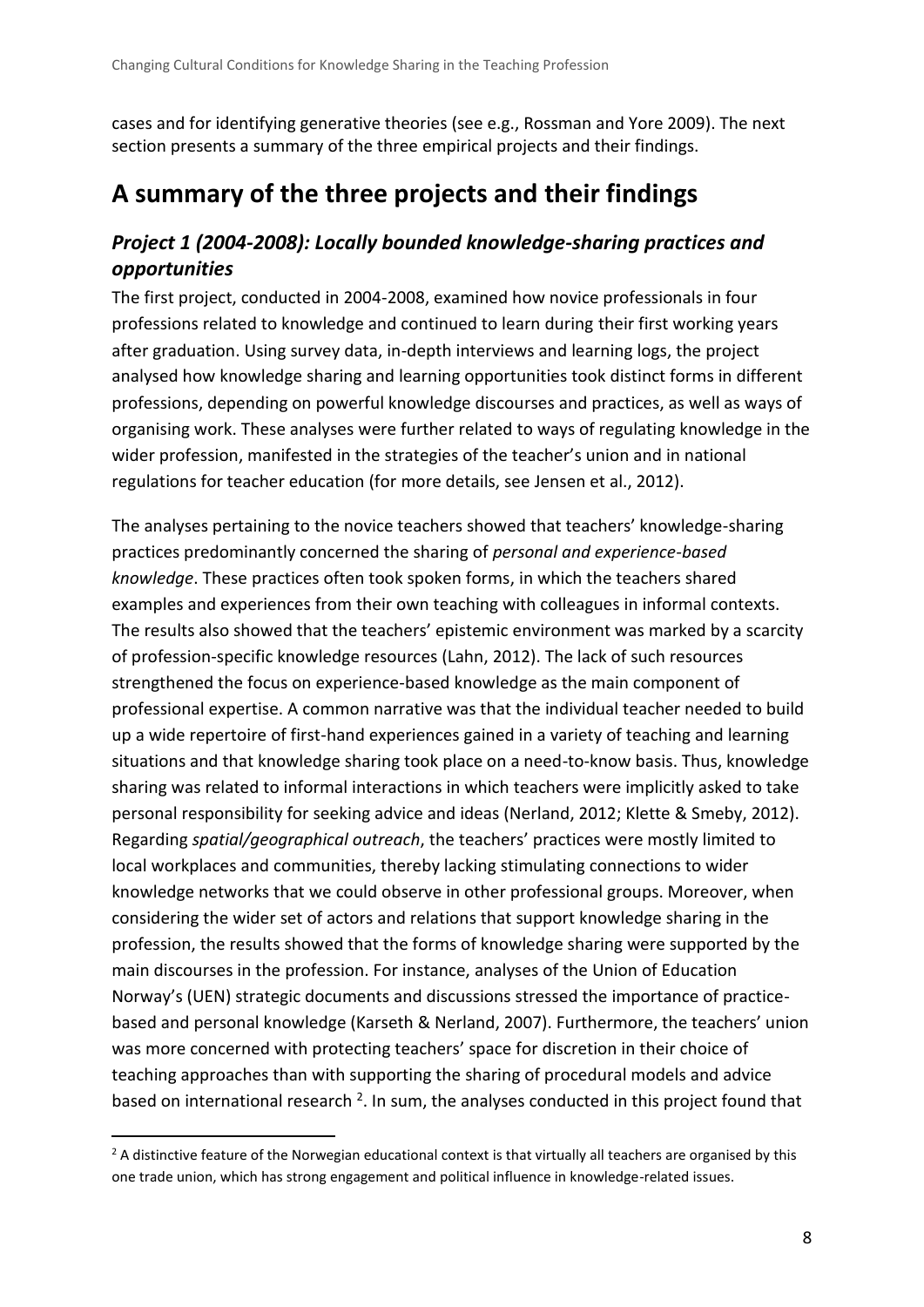teachers' knowledge sharing was linked closely to their everyday teaching in the local workplace and that few other spaces existed for knowledge to circulate. This pattern distinguished teachers from the other professional groups included in the project, leading to questions about whether the emphasis on personal autonomy in the profession created hindrances in preparing professionals for the challenges of the knowledge society (Jensen et al., 2012).

#### *Project 2: Emerging infrastructures for knowledge sharing and casual connections*

The second project was conducted in 2009-2011 and was designed to build upon Project 1 in two ways. First, the project extended the time frame for examining novice teachers' knowledge relations and learning at work by approaching the participants from Project 1 two years later through surveys and in-depth interviews. Second, the project more thoroughly investigated the practices of knowledge sharing that were facilitated by the introduction of new artefacts and objects in the workplaces. This was achieved by conducting observation-based case studies of teachers' collaborative work with new devices and procedures, such as digital tools and assessment guidelines. In addition, the research team performed a follow-up study of knowledge-regulating policies and approaches in the relevant professional associations.

The results showed how epistemic environments for teachers were about to be reconfigured. Synthesising the results from the interview study and the observation-based case studies, we found that teachers' knowledge-sharing practices included a range of artefacts and materialised knowledge resources that incorporated not only research-based knowledge but also experience-based knowledge generated in the local community or from schools nearby that was shared in the form of assessment templates, mapping tools, models for technology use and procedures (Hermansen, 2014; Nerland & Jensen, 2014). Through the circulation of such knowledge resources, knowledge-sharing practices stretched beyond the local school community, and signs of emerging infrastructures were observed.

Simultaneously, an important finding in the project pertained to variations among schools because of infrastructure differences (Hermansen, 2017; see also Vennebo and Ottesen, 2014). Some schools deliberately established connections to research communities by engaging consultants to lead development initiatives and by giving teachers responsibilities to access a wider set of profession-specific knowledge resources, thereby creating new spaces for knowledge sharing and epistemic work. Other schools were still characterised by more informal knowledge sharing, with casual connections to external actors and resources. Regarding the wider set of actors and relations, the results showed how the UEN had developed a more positive position towards "research-based" knowledge during this period (Nerland & Karseth, 2015). However, the union did not involve itself in developing knowledge resources or standards for its members' professional work — in contrast to a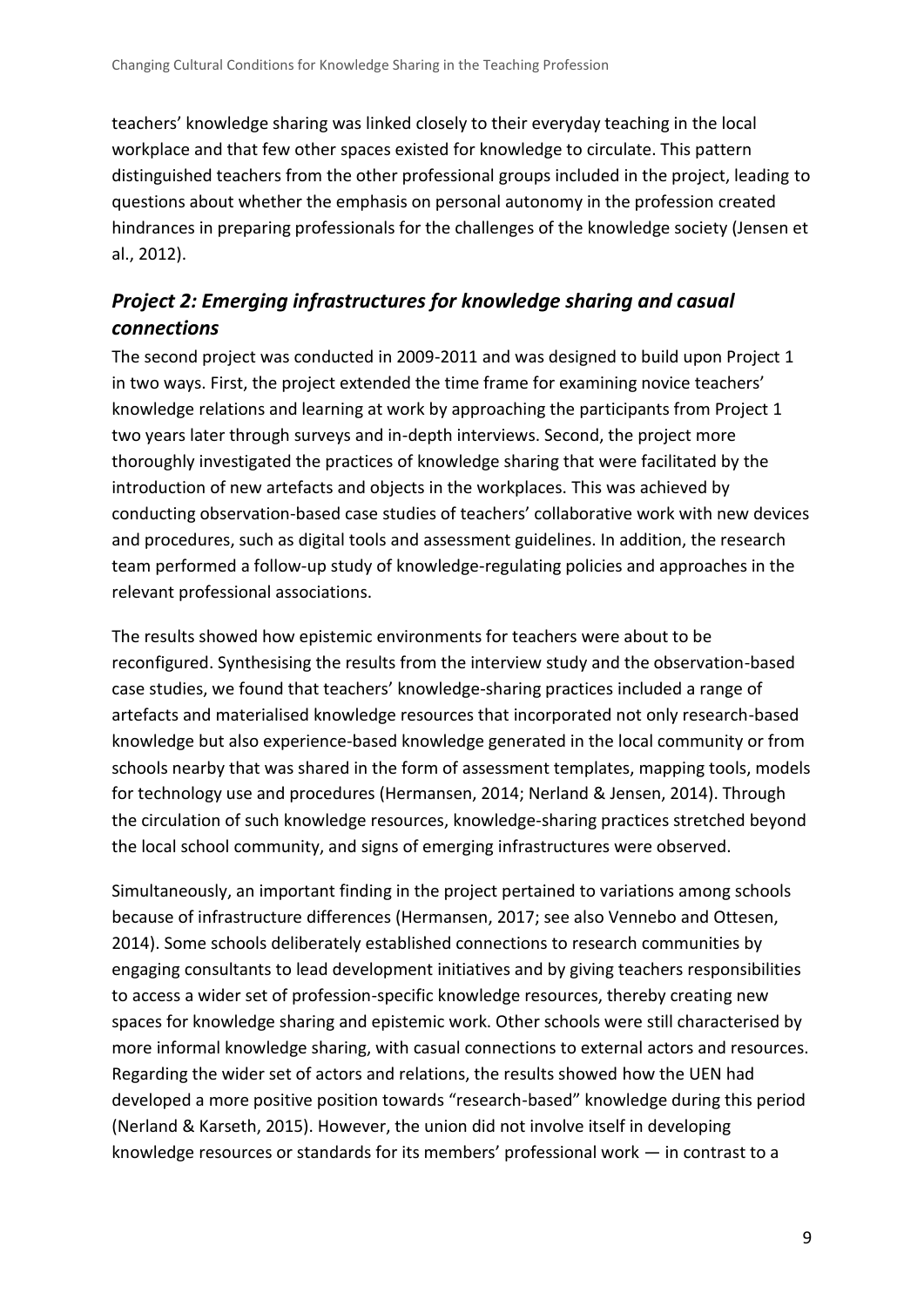development that we noted in other professional associations, such as those serving nurses and accountants. The UEN was sceptical of the various forms of pre-packaged knowledge and standards that local schools imposed on teachers. Rather than seeing these resources as a way to secure a professional knowledge base and knowledge sharing, they were viewed as a threat to professional discretion and were not endorsed during this phase. Nevertheless, the analysis of the findings from Project 2 depicts a knowledge landscape involving multiple knowledge producers, who, in turn, generated different types of knowledge resources. In particular, this project identified the ways in which engagement with these new resources involved practitioners in wider circuits of knowledge advancement and served as a vehicle for knowledge sharing locally.

#### *Project 3: The intensification and formalisation of knowledge sharing*

The third project was conducted in 2012-2016 and was designed as an in-depth study at the school/organisational level. It built upon Project 2 in two ways. First, it investigated how practices of knowledge sharing were facilitated by the introduction and further development of artefacts and objects in the workplace, and second, by tracing emerging infrastructures of knowledge sharing. In addition, the in-depth study was supplemented by ongoing analyses of the educational context of teachers carried out by colleagues in our research group, providing input for the broader dynamics of change (see Afdal and Damsa, 2018; Damsa, 2018).

The project investigated practices of knowledge sharing by following teams of teachers during their work with collaborative curriculum making. The results showed how teachers' knowledge-sharing practices not only intensified but were formalised in new ways. First, the teachers had a wealth of knowledge resources and infrastructures to support them in their work (Tronsmo & Nerland, 2018; Tronsmo, 2019). Although some of the resources and infrastructures were internal to the profession, others were established in collaboration with external actors and stakeholders, such as universities and local educational authorities, thereby implying closer relations between teachers and various knowledge-generating actors (Tronsmo, 2020). Tracing the teachers' local curriculum development, the study also revealed how the plurality of knowledge resources and infrastructures gave rise to more collaborative practices that formed collective spaces for work. On the one hand, these spaces paved the way for innovation, creativity, and transformative endeavours in which we could observe systematic knowledge sharing and cumulative development processes among the teachers. On the other hand, these knowledge spaces were typically complex and diverse and created new dilemmas. The findings showed that in these situations, the emergence of explorative practices in which the teachers assumed responsibility for assessing the validity of the various knowledge contributions circulating in the networks was observable (Tronsmo, 2019). Regarding the wider outreach of actors and networks, we noticed knowledge-sharing practices that operated on many layers. The infrastructures and resources for knowledge sharing served to link teachers' work to wider sets of actors and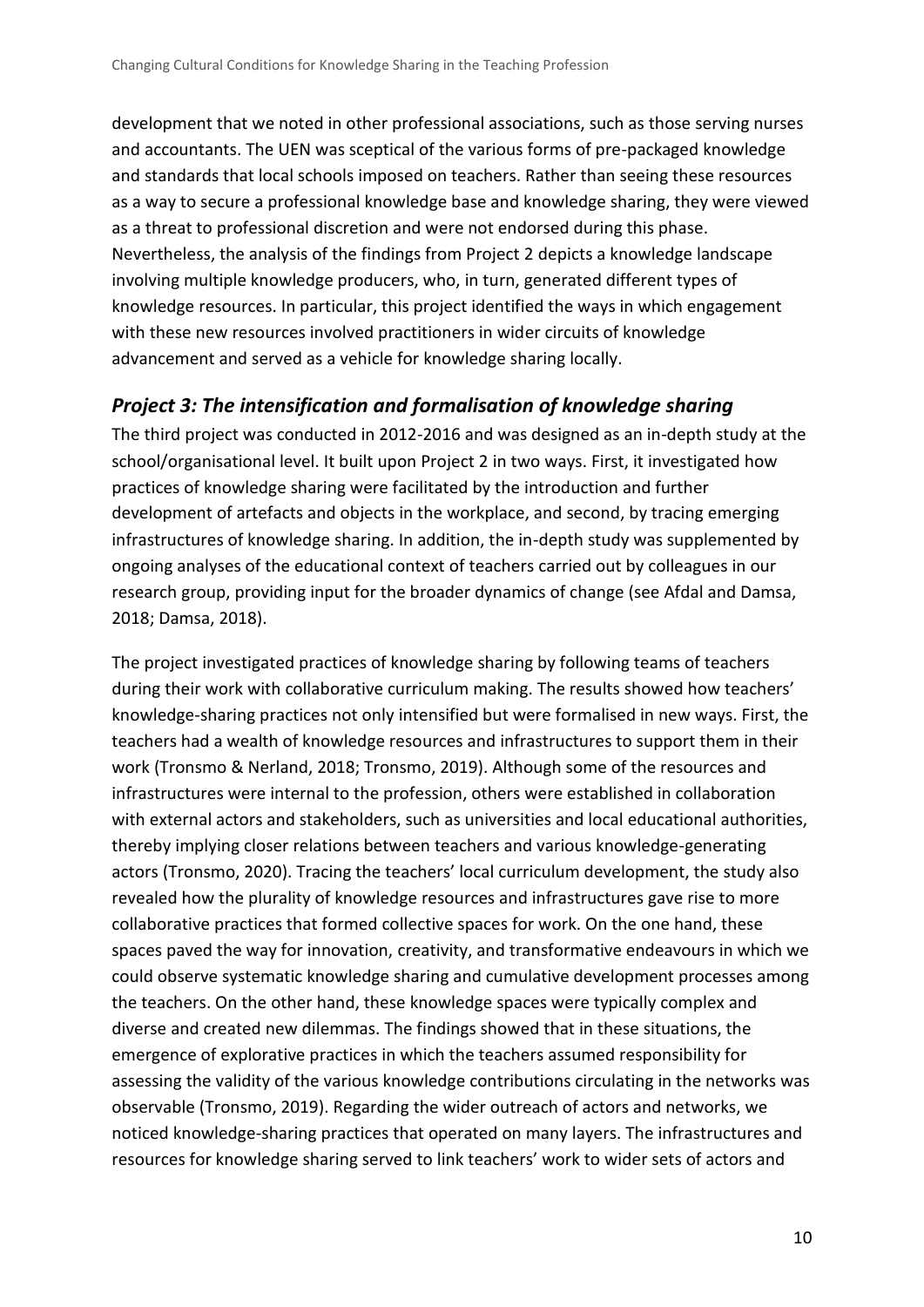agendas, engaging the teachers in sorting out connections and delineating between contributions.

Employing a multilevel perspective, the findings from Project 3 also show how teachers' enhanced agency is intricately related to policy changes and developments outside local schools. For instance, international and national standards play a strong role in teacher education through outcome-based curriculum models, which are reflected in dual ambitions to strengthen the programmes' research-based grounding and professional relevance (Afdal & Damsa, 2018). Generally, Project 3 shows that more complex and multi-sited knowledge dynamics were emerging in the organisational landscape serving the teaching profession, thereby generating a need to engage in processes of knowledge reconfiguration at the various sites in which knowledge should be brought to bear on practice (Nerland et. al, 2018).

Taken together, the summarised findings of the three target projects show significant differences in Norwegian teachers' knowledge-sharing practices. A pressing question to be addressed is how these changes can be explained. To answer this question, we turn to a theoretical reinterpretation and discuss the findings from the three projects through a new analytical lens.

### **Cultural dynamics of change: A theoretical reinterpretation**

The summarised findings from the three projects show that the teachers' knowledgesharing practices have been subjected to change along all the dimensions Styhre (2011) identified as critical and that these are interrelated. The gradual growth in materialised knowledge and infrastructures encourages more diversified communication patterns, which in turn allows for increased interaction with settings and actors beyond the local workplace. Knorr Cetina's (2007) model of "culture in culture" allows us to explore the interdependent combination of influences between the epistemic culture of teaching and the more encompassing knowledge culture of society and to examine how this changes over time.

The findings from the first project portrayed a bounded epistemic culture that realises itself within the context of the profession and its internal interactions. Knowledge sharing rested primarily on local exchanges, with few links to external knowledge worlds. Moreover, the teachers' internal knowledge world was not densely articulated because the exchanges were primarily of a spoken nature and few infrastructures existed for more systematic knowledge sharing. Thus, in this period, we found a profession in which outreach and knowledge opportunities are restricted.

In the findings from the second project, we saw a profession that is being reconfigured slowly to better meet the changes that emerge from the "global architecture" of knowledge (Knorr Cetina, 2007). Instead of clear boundaries between professional work and outside worlds, we discern an epistemic culture that is gradually influenced by new agents in the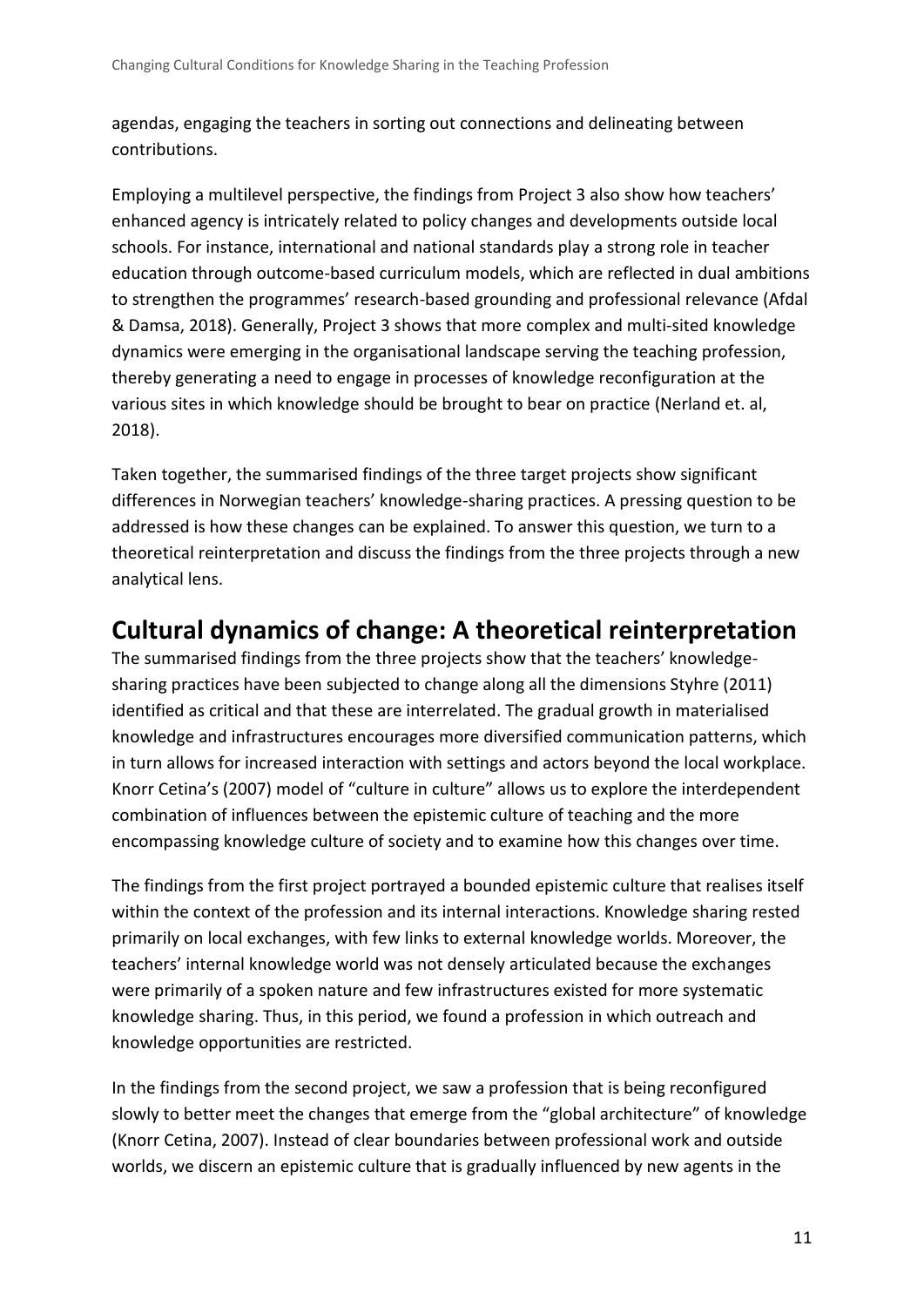wider professional context and endeavour to tap into knowledge resources developed elsewhere. For instance, new assessment methods and principles that circulated in national and international school policies were introduced by way of new infrastructural arrangements and chains of actors. Thus, we saw how the wider knowledge culture provides scaffolding for the epistemic cultures of teaching. This scaffolding was facilitated through an increase in the material tools and arrangements that support knowledge sharing by making it possible to externalise, share and recontextualise knowledge. However, the internal logic of the profession as creating boundaries for knowledge sharing remains because it is the receiving culture's own knowledge structures and belief systems that determine which knowledge is brought in and what changes in existing knowledge structures are made at any given point in time. In other words, new knowledge triggers epistemic work through which whatever is brought in is interpreted and, if accepted, serves to update, or expand current knowledge. This interpretative process is important because it means that "instructive interactions" are still limited; that is, an agent outside the profession cannot determine its effect on the profession. At the same time, the main insight from this project was that local schools differed heavily from each other in their outreach capacities, owing to local possibilities and strategies. Thus, we saw signs of what Knorr Cetina (2007) described as "a divide between global knowledge and its expert cultures […] and those areas of practice and mentality which remain local" (p. 372) within the same profession.

The findings from the third project revealed that the new connections in education, as well as the investments in developing epistemic infrastructures for professional work, increased substantially in later years, and led to what we observed as the potential for the transformation of teachers' epistemic culture in several ways. First, the local infrastructures and collective spaces for work allowed teachers to access larger networks of knowledgegenerating actors, with the consequence that the teachers' knowledge-sharing practices were no longer limited to local schools and included a range of opportunities to access knowledge produced elsewhere. Although the school selected for the work-based studies may have been a forerunner, it was not unique, and the findings illustrate how teachers were increasingly part of a network of connections of which knowledge sharing and epistemic work were at the forefront. The networks tended to criss-cross each other so that teachers were located in several different constellations with different tasks—in one, a teacher may be a producer of material or ideas; in another, a recipient; and in yet another, a translator. Second, a range of other initiatives and arrangements existed, aimed at supporting teachers' outreach: new master's programmes, a stronger emphasis on research-based education; and new and more formalised networks for knowledge sharing across research, education, and practice in the teaching profession.

The analyses conducted in the three projects represent observations at given points in time, and the changes in knowledge-sharing practices are thus likely to be more incremental and co-emerging than what this project-based organisation can give the impression of.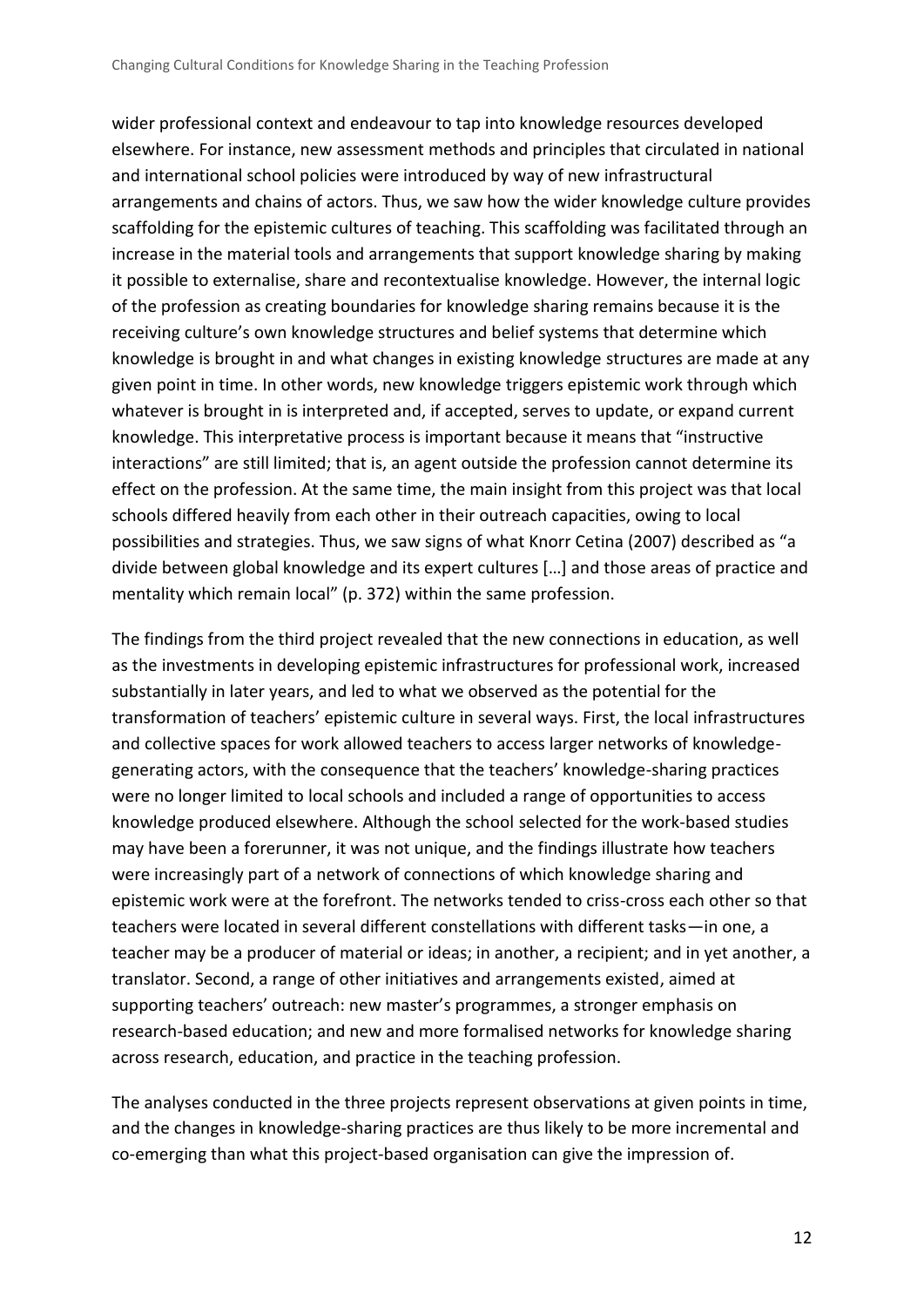Nevertheless, we can see how the epistemic culture of teaching has become linked with and nurtured by the wider knowledge culture in increasingly extensive and systematic ways. Moreover, we also observed that the dynamic goes both ways. By opening up the profession's boundaries and catering more systematically to knowledge sharing in subjectrelated and profession-specific work groups, the profession, through its responsibilities in educating the next generation, may also serve to nurture society's wider knowledge culture. In this transformational process lies widespread development of the external influences; that is, the profession increasingly was dependent on the goals set by actors external to the profession and the continuous acceleration of underlying streams of support from external agents for the creation and maintenance of its instruments, networks, and environments.

In the context of the discussion on professionalism, an important question is whether external influences and increased connectivity serve to challenge or strengthen the profession as a knowledge-based occupation. Thus, it was important to detail external actors' expanding influences. In doing so, we saw signs that such involvement may put teachers in a position of renewed power and agency, which in turn leads increasingly to renewal and an awakened consciousness. As indicated earlier, we also saw how the combination of initiatives and infrastructures is important from the profession's own perspective, in that they enhance their capacity for interaction. Furthermore, when considering the findings from the three projects, we saw how teachers reshape their identities over time and take on extended roles and responsibilities for knowledge sharing and development in the profession. In these efforts, teachers critically include the new goals that external stakeholders have set in their professional repertoires and are generally more accountable for these broader educational objectives and for their professional knowledge and experience. For instance, in their work to design and develop curricula, they engaged in justifying practices and became more proactive in terms of establishing legitimacy for their work. Rather than undermining the teaching profession's self-creative capacity, the widespread development of external influences is balanced through criteria internal to the profession. Although the question of educational policies and governance is a topic for a larger research programme, we note that a possible reason for achieving this balance is a shift in focus among political agents to emphasise facilitating support rather than exerting more blatant forms of external control and intervention. In particular, we note the work done to build infrastructures that, in Knorr Cetina's (1999) words, were designed to serve knowledge. Rather than dictating teachers' actions, this reorientation facilitates a selftransformation of the profession, the direction of which may coincide with policymakers' intentions but reflect the forms of reason and overall mission characteristics of the profession. This trend is in part continued in the work with the curriculum reform from 2020, which entrusts teams of teachers and subject matter specialists with the responsibilities to renew the subject content and work out the specific framework regulations for the various school subjects (Karseth, Kvamme, & Ottesen, 2020). What this suggests is that although external support and recognition are central, they are insufficient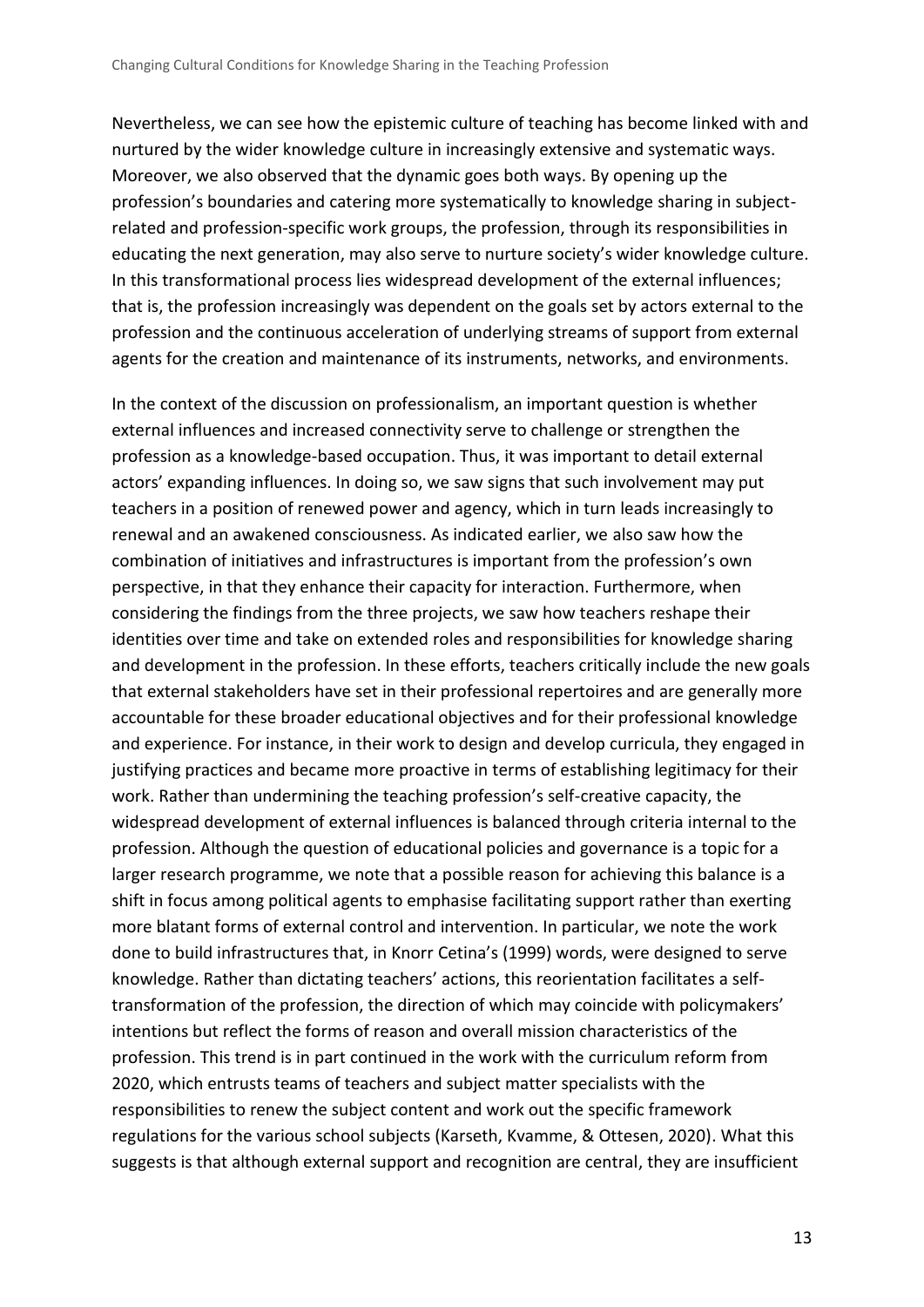to generate change. As our analysis suggests, it is still the teachers' practices that transform the profession. This active role requires extended responsibilities and forms of knowledge work from teachers, as well as a wider encompassing environment of actors and knowledge relations through which the professionals are entrusted a continued mandate to secure the quality of schooling as a key sector in society.

# **Concluding discussion**

This article presented and discussed changes in the practices and conditions for knowledge sharing among teachers in Norway over 14 years. The theoretical reinterpretation of how knowledge-sharing practices are interlinked with a range of factors and developments in a society's wider knowledge culture has implications for how we can understand teacher professionalism and how it can be enhanced in the future.

First, by understanding professionalism as a matter of systematic and institutionalised knowledge sharing constituted through dynamic relations between epistemic cultures and the wider knowledge culture in a society, we have suggested a framework that allows for attending to the level of practice while accounting for the wider dynamics of knowledge and change. In particular, the model of "culture in culture" (Knorr Cetina, 2007) opens an analytical space to investigate how the idea of connective professionalism, which was first introduced by Noordegraaf (2016), plays out in daily life. Our analysis suggested that this framework advances thinking about professions in three ways: (1) it requires consideration of the interconnections between a culture's elements, dynamics and relations with the environment; (2) it allows for analysing the boundaries, linkages, synergies and emergent properties with the objective of understanding and considering interdependencies and dynamics; and (3) it reminds us to keep the "bigger picture" in mind, even when a study focuses on a specific aspect or subsystem. Thus, it offers a framework for tracing the broader societal forces that reconfigure professional work. The model of "culture in culture" also emphasises that professional cultures are distinct in their knowledge dynamics and that productive relations between epistemic cultures and the wider knowledge culture will take different forms in different professions. These differences call for more group-specific analyses in studies of professions as a basis for comparative analyses and further theorising.

Second, our analyses bring about methodological reflections on how changing forms and conditions for professionalism can be captured. In this article, we focused on the teaching profession in the context of one country, and we are aware that the cultural conditions in Norway differ from analyses and accounts in some other countries. Norway has, as described earlier, shown several political initiatives to strengthen the research base and knowledge sharing in the profession during the later years. Nevertheless, we think our findings and interpretations are of broader relevance. Although there are signs of an ongoing transformation in the teaching professions in many countries, as well as a growing trend to scrutinise these change processes to learn from them, large-scale studies that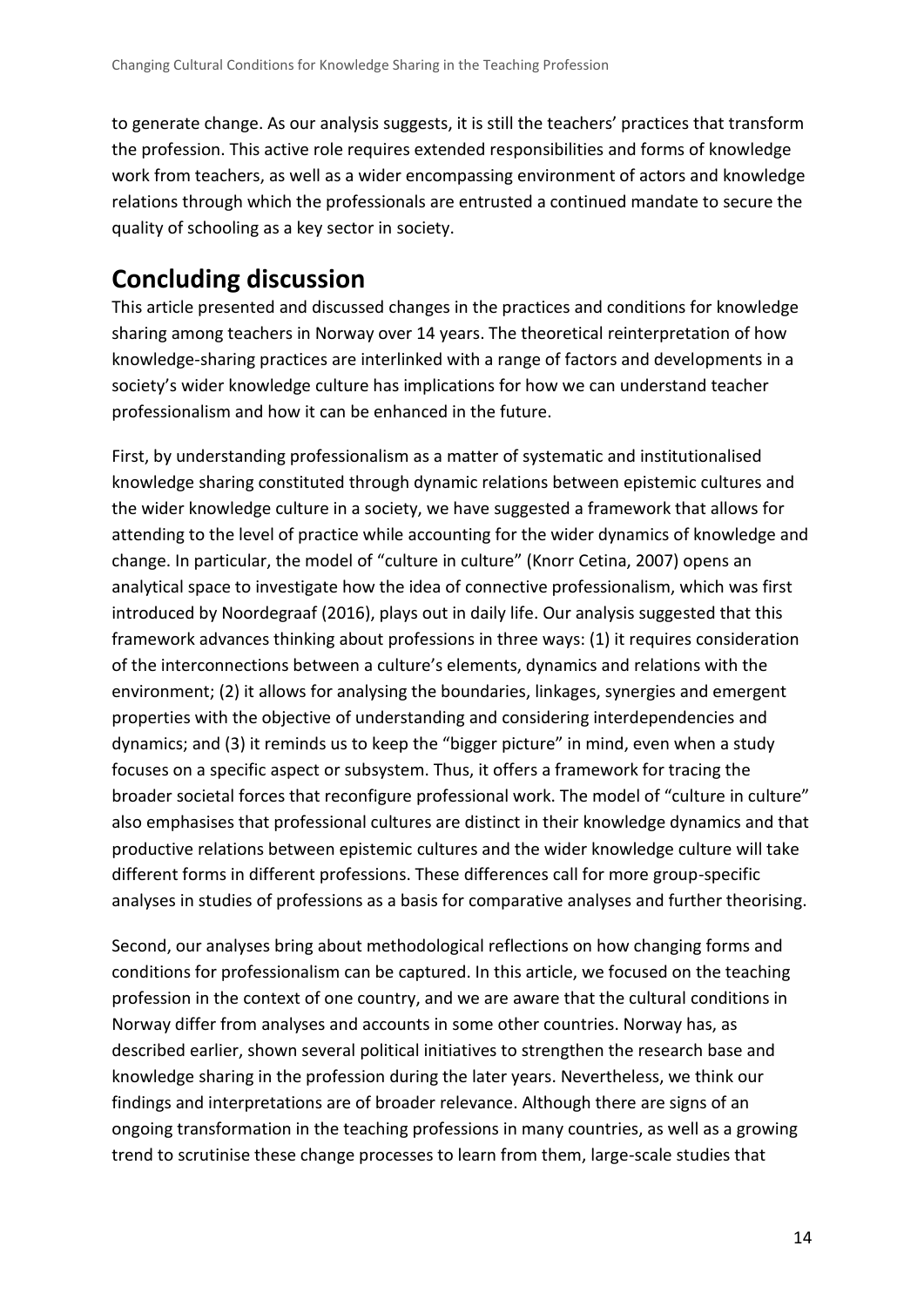capture global trends and illustrate how professions may be empowered by them are rare. One exception is the work of Darling-Hammond et al. (2017), which explored developments in the teaching profession and serves to illustrate the value of learning from accumulated experience. In a large-scale research project, she assembled a team of leading scholars to gain insights into what is being done in five high-performing countries (Australia, Canada, China, Finland and Singapore) to prepare teachers for a changing world. Although each country has its own history, context and culture for education, all jurisdictions have identified strategies for improving teacher learning and teaching to inspire other contexts. However, despite their usefulness, studies like this are rare, and Darling-Hammond et al.'s (2017) study is unprecedented in scope and scale. Given that ample published qualitative studies on various aspects of teaching exist, another way to benefit from international experience is to draw out the potential added value generated through various types of research syntheses. As this article illustrates, reinterpreting findings from focused studies that bear similarity and that are conducted over a longer period allows for new insights by interpreting the findings from a broader perspective and for theorising beyond what individual studies allow.

Third, the analysis and discussion presented in the current article underline how expert cultures should never be taken for granted. Rather, we suggest highlighting the intricate blend of influences that exist during different periods and enhancing our understanding of the mixed systems of care and attention that drive change processes and render professionalism a truly collective project. Professional expertise is a relational and constantly shifting entity shaped and reshaped according to the altering dynamics of political and social institutions, as well as changing societies. However, an issue that remains unclear and should be researched further relates to the historical change that occurs if external influences become dominant. Although Norwegian studies so far have suggested productive interactions between internal and external influences, we are curious about whether there is a tipping point here and, if so, where does it lead? More research is therefore needed to explore the interplay between the internal and external cultural spheres that currently fuel teachers' work and knowledge-sharing practices.

For the profession itself, one takeaway message relates to how the interactions between external and internal initiatives depend on the professions' capacity to balance influences in a productive manner. How the practices of knowledge sharing are supported and institutionalised is key here because it is through these practices that teachers take ownership of their work and are entrusted with capacities for professional judgment and development. An implication for practice, therefore, is the need to recognise knowledge sharing and epistemic engagement as important to teachers' competencies. This recognition implies shifting attention from individual autonomy to the performance of a collective teacher community and their epistemic agency as well as a recognition of more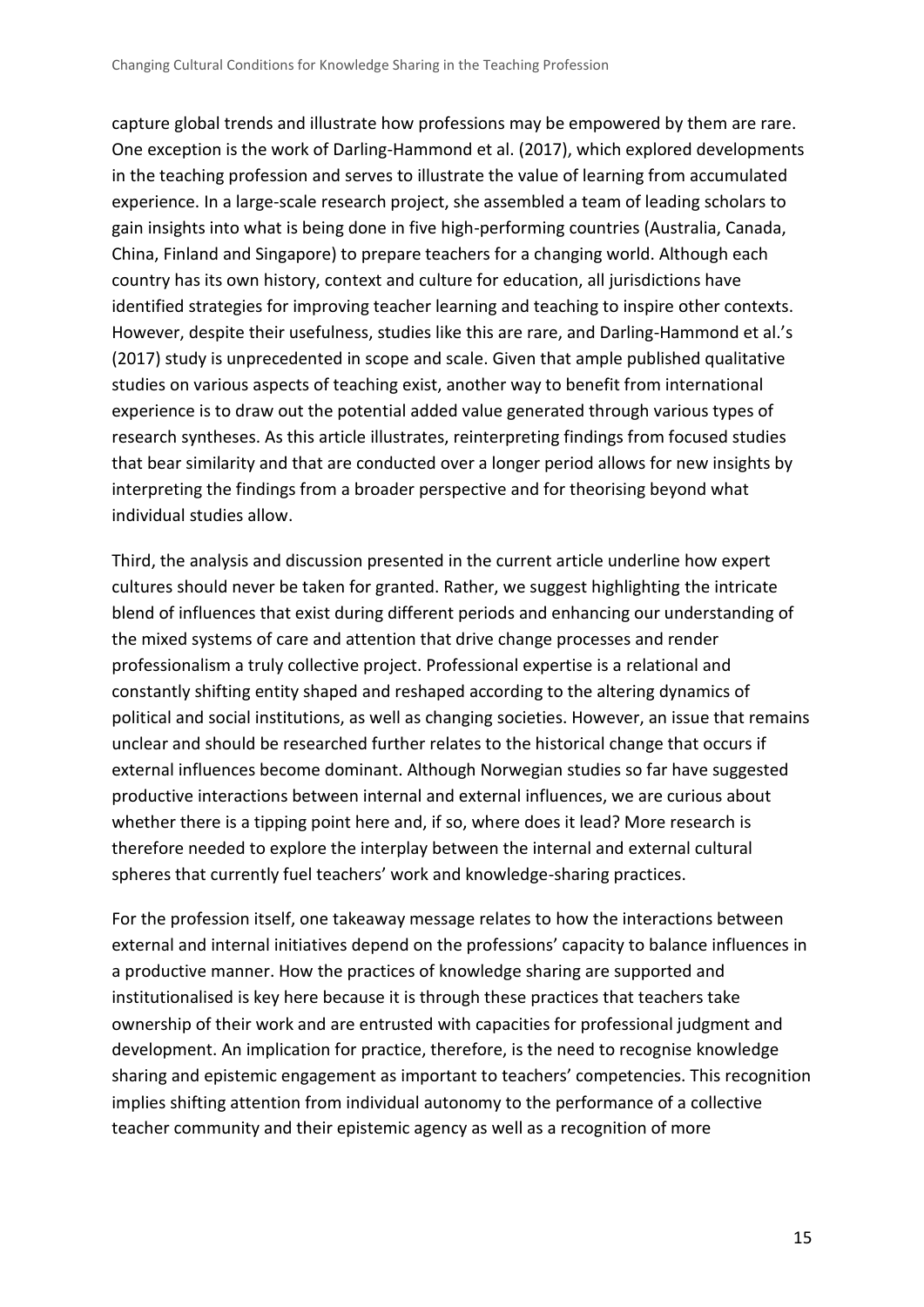specialisation—a research-oriented teacher role in which collaboration, capacity and innovation become part of work.

Questions of autonomy and responsibility continue to lie at the heart of the professionalism debate; however, what these terms imply requires rethinking. Our analysis suggests that the epistemic dimensions of professional work need more attention regarding knowledge sharing, ways of relating to external agents and extended responsibilities for knowledge.

## **Acknowledgments**

We thank Hege Hermansen, the editors, and the anonymous reviewers for their valuable comments on earlier versions of this article.

# **Article history**

Received: 12 Mar 2021 Accepted: 24 Nov 2021 Published: 27 Jan 2022

### **References**

Abbott, A. (1988). *The systems of professions: An essay on the division of expert labour*. Chicago, IL: University of Chicago Press. <https://doi.org/10.7208/chicago/9780226189666.001.0001>

- Adams, T. L. (2018). *Regulating professions.* Toronto, ON: University of Toronto Press. <https://doi.org/10.3138/9781487515447>
- Adams, T. L., Kirkpatrick, I., Tolbert, P. S., & Waring, J. (2020). From protective to connective professionalism: Quo Vadis professional exclusivity? Journal of Professions and Organization, 7(2), 234–245.<https://doi.org/10.1093/jpo/joaa014>
- Afdal, H. W., & Damşa, C. (2018). Research-based education: An exploration of interpretations in two professional higher education programmes. In P. Massen, M. Nerland, & L. Yates (Eds.), *Reconfiguring knowledge in higher education* (p. 129– 148). Switzerland: Springer International Publishing. [https://doi.org/10.1007/978-3-](https://doi.org/10.1007/978-3-319-72832-2_8) [319-72832-2\\_8](https://doi.org/10.1007/978-3-319-72832-2_8)
- Damşa, C. (2018). Research and Development Tasks in Teacher Education: Institutional Framing and Student Experiences. In Massen, P. Nerland, M. & Yates, L. (Eds.), *Reconfiguring Knowledge in Higher Education* (p. 149-167). Switzerland: Springer International Publishing.
- Darling-Hammond, L., Burns, D., Campbell, C., Goodwin, L., Hammerness, K., Low, E. L., & Zeichner, K. (2017). *Empowered educators: How high-performing systems shape teaching quality around the world*. San Francisco, CA: Jossey-Bass.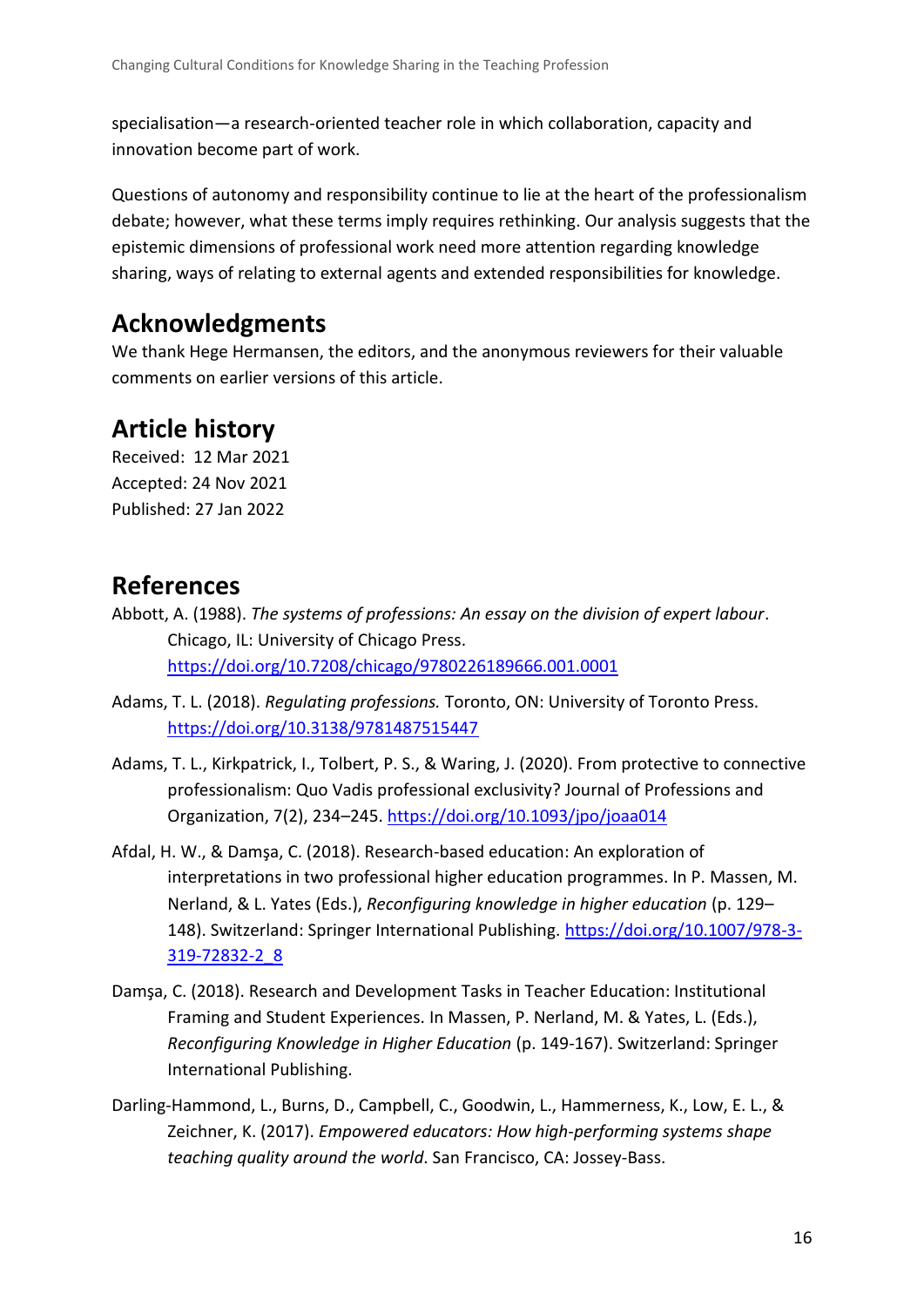- Evetts, J. (2016). Hybrid organizations and hybrid professionalism: changes, continuities, and challenges. In: Wilkinson, A. Hislop, D. & Coupland, C. (Eds.), *Perspectives on Contemporary Professional Work* (p. 16-34). Cheltenham: Edward Elgar Publishing. <https://doi.org/10.4337/9781783475582>
- Faulconbridge, J., Henriksen, L. F., & Seabrooke L. (2021). How professional actions connect and protect*. Journal of Professions and Organization, 8*(2), 214–227. <https://doi.org/10.1093/jpo/joab008>
- Francis, A. (2020) Law's boundaries: Connections in contemporary legal professionalism. *Journal of Professions and Organization, 7*(1), 70–86. <https://doi.org/10.1093/jpo/joaa003>
- Freidson, E. (2001). *Professionalism: The third logic*. Cambridge, UK: Polity.
- Government of Norway. (2017). *Overordnet del: Verdier og prinsipper for grunnopplæringen [Core curriculum: Values and principles for primary and secondary education]*. Oslo: Kunnskapsdepartementet.
- Hatch, T. (2013). Beneath the surface of accountability: Answerability, responsibility, and capacity-building in recent education reforms in Norway. *Journal of Educational Change, 14(*2), 113–138.<https://doi.org/10.1007/s10833-012-9206-1>
- Hermansen, H. (2014). Recontextualising assessment resources for use in local settings: Opening the black box of teachers' knowledge work. *Curriculum Journal, 25*(4), 470- 494.<https://doi.org/10.1080/09585176.2014.956771>
- Hermansen, H. (2017). Knowledge relations and epistemic infrastructures as mediators of teachers' collective autonomy. *Teaching and Teacher Education, 65*, 1–9. <https://doi.org/10.1016/j.tate.2017.03.003>
- Hoff, T. (2021). Covid-19 and the study of professionals and professional work. *Journal of Management Studies, 58*(5), 1395–1399.<https://doi.org/10.1111/joms.12694>
- Jensen, K., Lahn, L., & Nerland, M. (2012). *Professional learning in the knowledge society.*  Rotterdam, Netherlands; Boston, MA; and Taipei: Sense Publishers. <https://doi.org/10.1007/978-94-6091-994-7>
- Karseth, B. & Nerland M. (2007). Building Professionalism in a knowledge society: Examining Discourses of Knowledge in Four Professional Associations. *Journal of Education and Work, 20*(4), 335-355.<https://doi.org/10.1080/13639080701650172>
- Karseth, B., Kvamme, O.A., & Ottesen, E. (2020). *Fagfornyelsens læreplanverk: Politiske intensjoner, arbeidsprosesser og innhold (EVA Rapport 1). [The subject renewal curriculum: Political intentions, work processes and content. Report 1, evaluation research].* Retrieved from

<https://www.uv.uio.no/forskning/prosjekter/fagfornyelsen-evaluering/>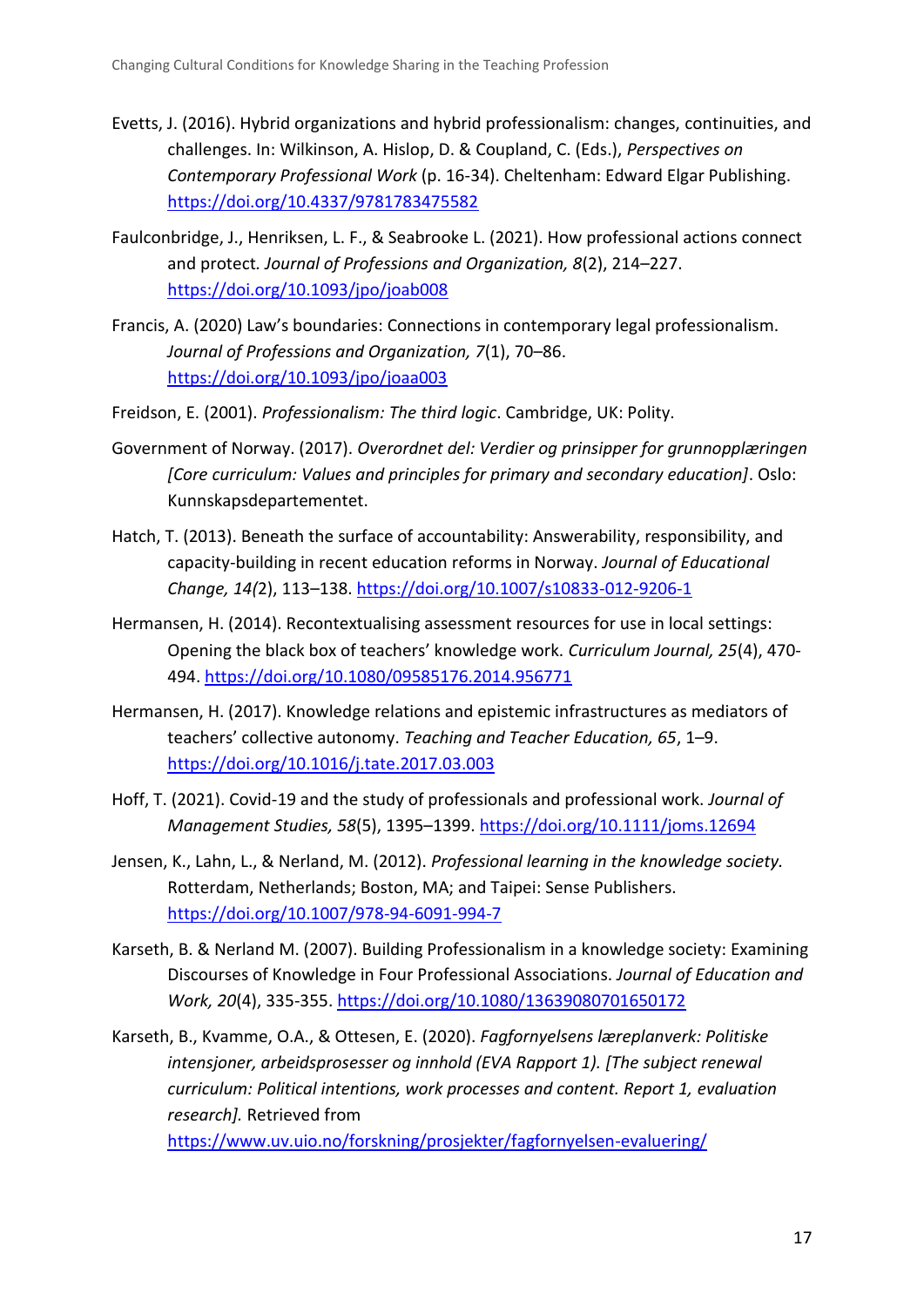- Klette, K., & Smeby, J.-C. (2012). Professional training and knowledge sources. In K. Jensen, L. Lahn, & M. Nerland (Eds.), *Professional learning in the knowledge society* (Vol. 6, p. 143–162). Rotterdam, the Netherlands: Sense Publishers. [https://doi.org/10.1007/978-94-6091-994-7\\_8](https://doi.org/10.1007/978-94-6091-994-7_8)
- Knorr Cetina, K. (1982). Scientific communities or transepistemic arenas of research? A critique of quasi-economic models of science*. Social Studies of Science, 12*(1), 101– 130.<https://doi.org/10.1177/030631282012001005>
- Knorr Cetina, K. (1983). The ethnographic study of scientific work: Toward a constructivist interpretation of science. In K. Knorr Cetina (Ed.), *Science observed: Perspectives on the social study of science* (p. 115–140). London: Sage.
- Knorr Cetina, K. (1991). Epistemic cultures: Forms of reason in science. *History of Political Economy, 23*(1), 105–122.<https://doi.org/10.1215/00182702-23-1-105>
- Knorr Cetina, K. (1999). *Epistemic cultures: How the sciences make knowledge*. Cambridge, MA: Harvard University Press.
- Knorr Cetina, K. (2007). Culture in global knowledge societies: Knowledge cultures and epistemic cultures. *Interdisciplinary Science Reviews, 32*(4), 361–375. <https://doi.org/10.1179/030801807X163571>
- Knorr Cetina, K. & Reichmann W. (2015). Professional epistemic Cultures. In: I Langmeyer, M. Fischer, and M. Pfadenhauer (Eds.), *Epistemic and Learning Cultures: Wohin sich Universitäten entwickeln* (p. 18-33). Winheim: Juventa Verlag.
- Lahn, L. C. (2012). The use of knowledge sources among novice accountants, engineers, nurses and teachers: An exploratory study. In K. Jensen; L.C. Lahn & M. Nerland (Eds.), *Professional Learning in the Knowledge Society* (p. 109-123). Rotterdam, Netherlands: Sense Publisher.
- Lehtinen, E., Hakkarainen, K., & Palonen, T. (2014). Understanding learning for the professions: How theories of learning explain coping with rapid change. In S. Billett, C. Harteis, & H. Gruber (Eds.), *International handbook of research in professional practice-based learning* (p. 199-224). New York: Springer. [https://doi.org/10.1007/978-94-017-8902-8\\_8](https://doi.org/10.1007/978-94-017-8902-8_8)
- Mieg, H. A., & Evetts, J. (2018). Professionalism, science, and expert roles: A social perspective. In K. A. Ericsson, R. R. Hoffman, A. Kozbelt, A. M. Williams. (Eds.), *The Cambridge handbook of expertise and expert performance* (2. ed., p. 127–148). Cambridge, UK: Cambridge University Press. <https://doi.org/10.1017/9781316480748.009>
- Nerland, M. (2012). Professions as knowledge cultures, In K. Jensen; L.C. Lahn & M. Nerland (Eds.), *Professional learning in the knowledge society* (p. 27-48). Rotterdam, Netherlands: Sense Publisher.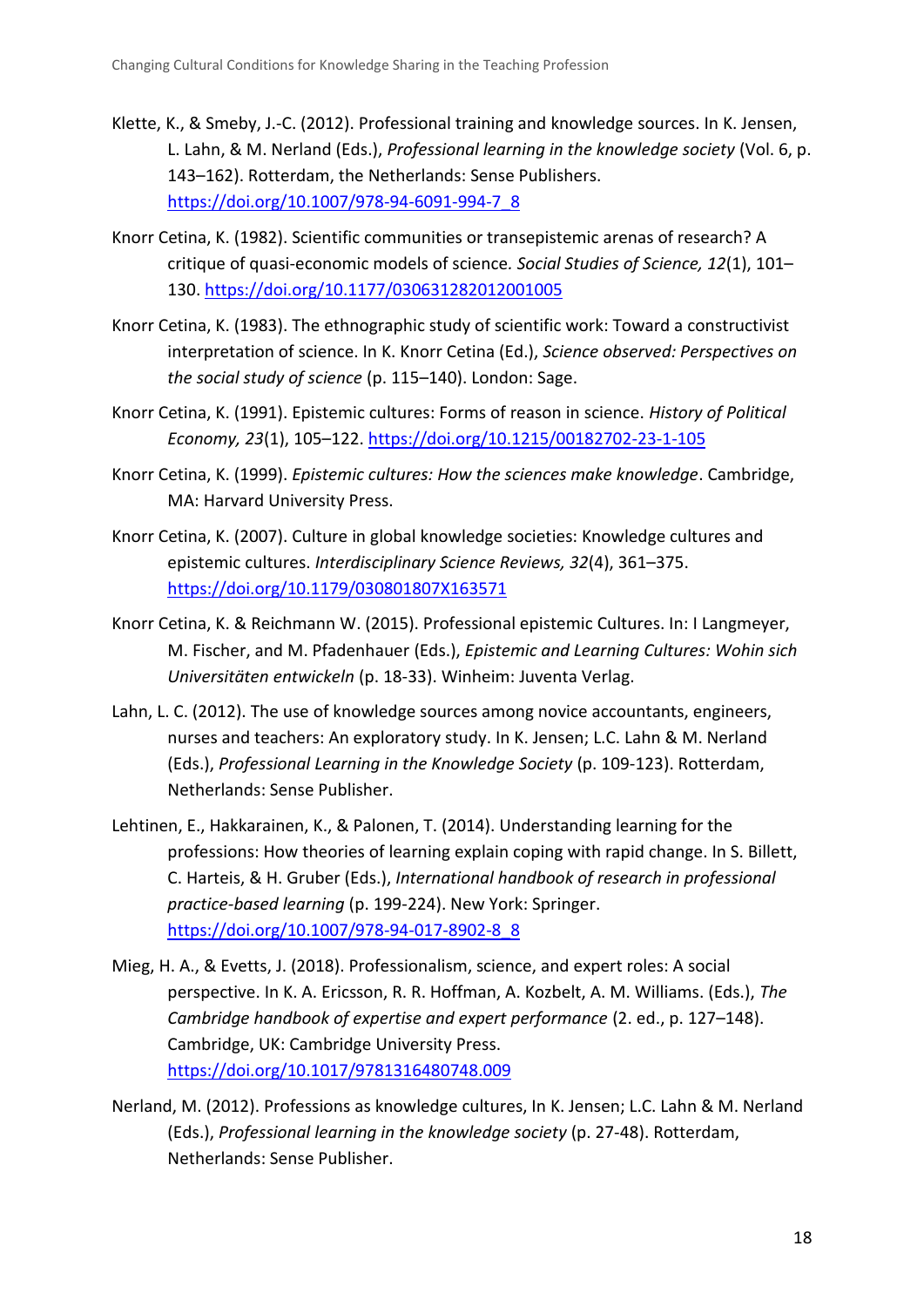- Nerland, M., & Jensen, K. (2014). Changing cultures of knowledge and professional learning. In S. Billett, C. Harteis, & H. Gruber (Eds.), *International handbook of research in professional and practice-based learning* (p. 611–640). Dordrecht, Netherlands: Springer[. https://doi.org/10.1007/978-94-017-8902-8\\_23](https://doi.org/10.1007/978-94-017-8902-8_23)
- Nerland, M. & Karseth, B. (2015). The knowledge work of professional associations: approaches to standardization and forms of legitimization. *Journal of Education and Work, 28*(1) 1-23.<https://doi.org/10.1080/13639080.2013.802833>
- Noordegraaf, M. (2007). From pure to hybrid professionalism: Present-day professionalism in ambiguous public domains. *Administration and Society, 39*(6), 761–785. <https://doi.org/10.1177/0095399707304434>
- Noordegraaf, M., Van der Steen, M., & Van Twist, M. (2014). Fragmented or connective professionalism? Strategies for professionalizing the work of strategists and other (organizational) professionals. *Public Administration, 92*(1), 21–38. <https://doi.org/10.1111/padm.12018>
- Noordegraaf, M. (2016). Reconfiguring professional work: Changing forms of professionalism in public services. *Administration & Society, 48*(7), 783–810. <https://doi.org/10.1177/0095399713509242>
- Noordegraaf, M. (2020). Protective or connective professionalism? How connected professionals can (still) act as autonomous and authoritative experts. *Journal of Professions and Organization, 7*(2), 205–223.<https://doi.org/10.1093/jpo/joaa011>
- Noordegraaf, M. (2021). Protective and connective professionalism: What we have learned and what we still would like to learn. *Journal of Professions and Organization, 8*(2), 228–236.<https://doi.org/10.1093/jpo/joab009>
- OECD. (2013). *Education policy outlook: Norway*. Retrieved from [http://www.oecd.org/norway/EDUCATION%20POLICY%20OUTLOOK%20NORWAY\\_E](http://www.oecd.org/norway/EDUCATION%20POLICY%20OUTLOOK%20NORWAY_EN.pdf) [N.pdf](http://www.oecd.org/norway/EDUCATION%20POLICY%20OUTLOOK%20NORWAY_EN.pdf)
- OECD. (2019). *Improving school quality in Norway: The new competence development model, implementing education policies*. Paris: OECD Publishing. Retrieved from <https://doi.org/10.1787/179d4ded-en>
- Rossman, G. B., & Yore, L. D. (2009). Stitching the pieces together to reveal the generalized patterns: Systematic research reviews, secondary reanalyses, case-to-case comparisons, and metasyntheses of qualitative research studies. In M.C. Shelley, L.D. Yore, & B. Hand (Eds.), *Quality research in literacy and science education* (p. 575- 601). Dordrecht: Springer. [https://doi.org/10.1007/978-1-4020-8427-0\\_26](https://doi.org/10.1007/978-1-4020-8427-0_26)
- Sachs, J. (2016). Teacher Professionalism: Why are we still talking about it? *Teachers and Teaching Theory and Practice, 22*(4), 413-425. <https://doi.org/10.1080/13540602.2015.1082732>